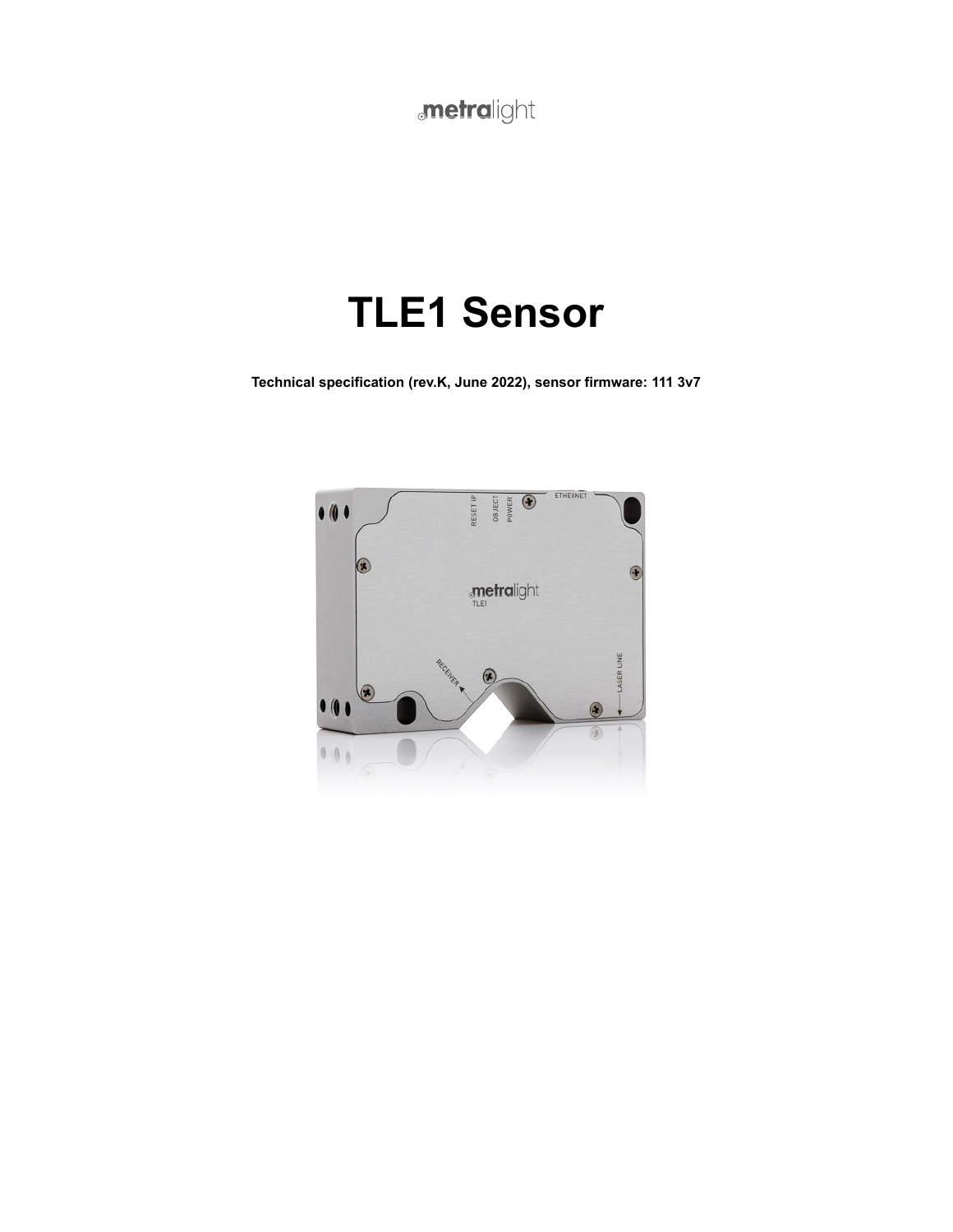## **Table of contents**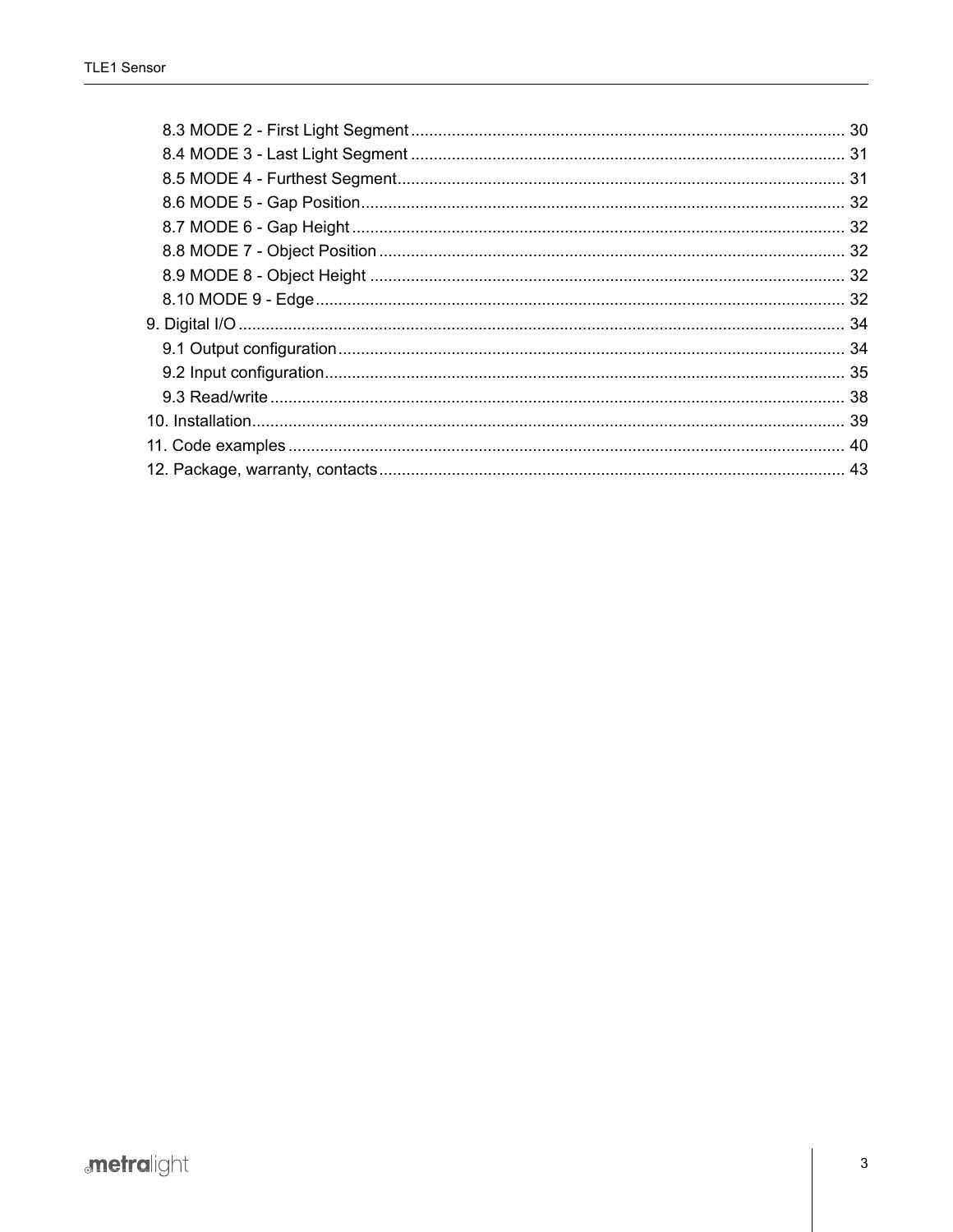# **List of figures**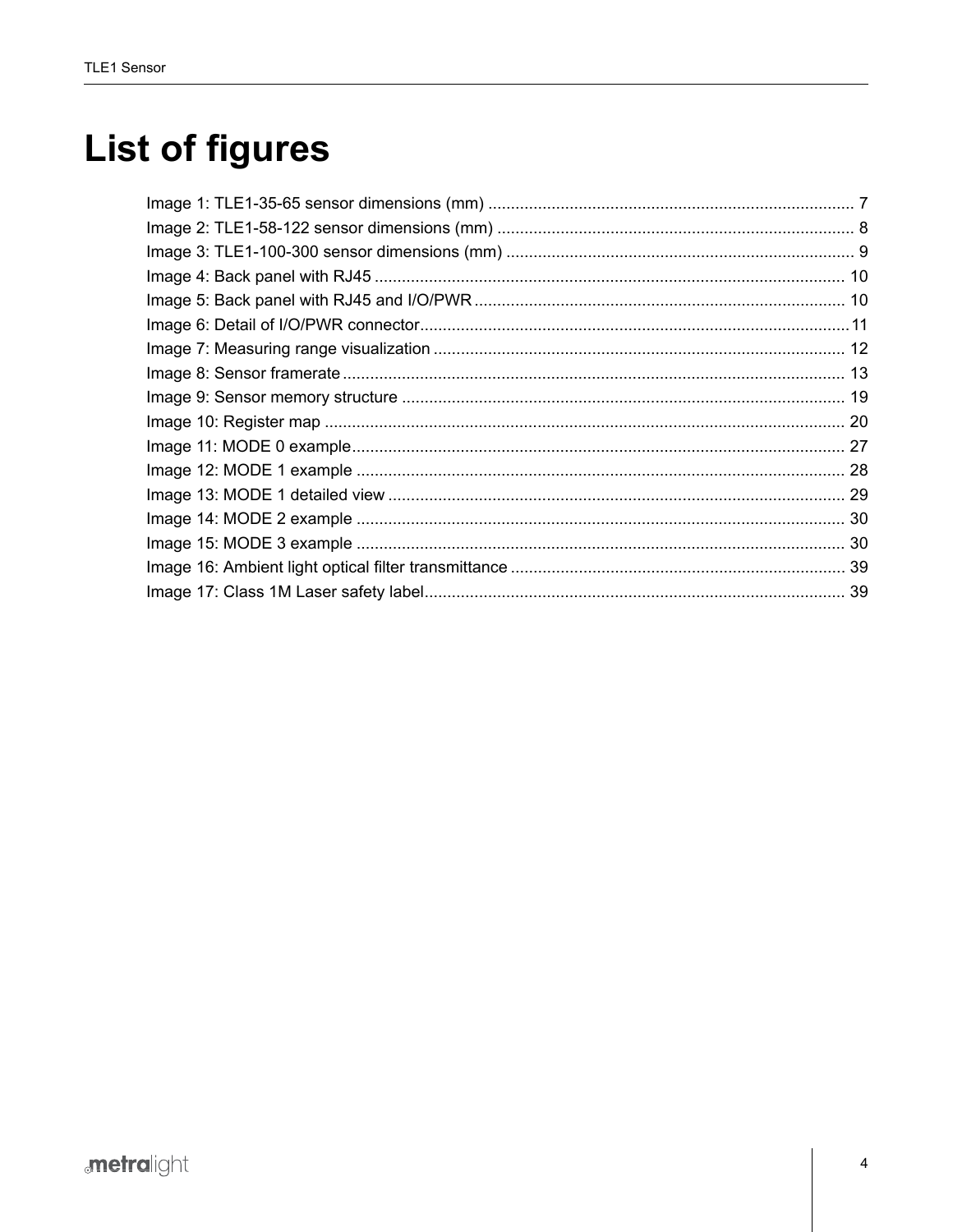## **List of tables**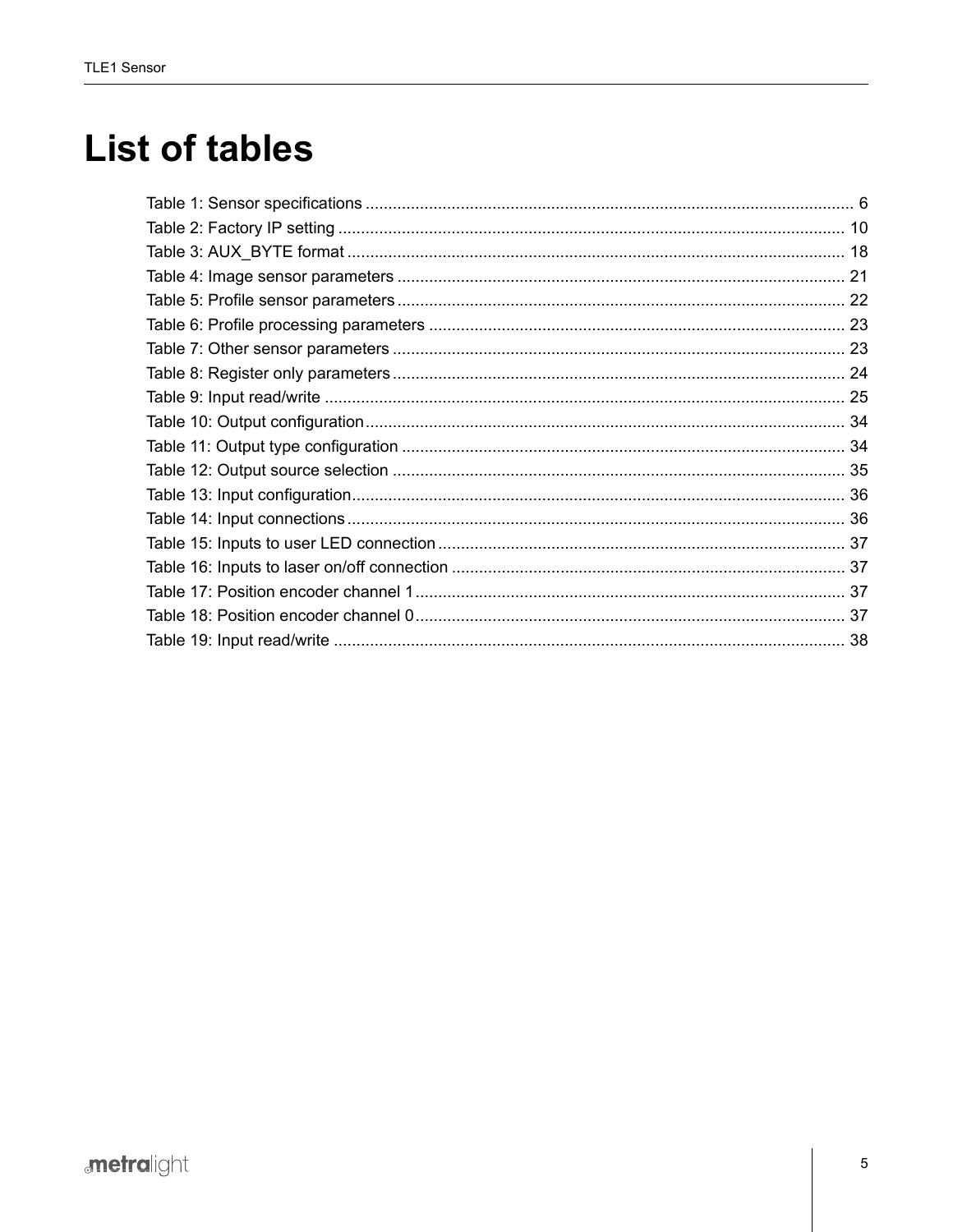# <span id="page-5-0"></span>**1. Introduction**

The TLE1 sensor integrates laser line triangulation technology with Ethernet interface. It projects a laser line on the measured surface, instead of a single point as seen on standard triangulation sensors for distance measurement. The reflected light is captured by an area CMOS, which features an enhanced detail (for material profile measurement, i.e. hole size, gap, edge) and a much more accurate distance measurement (due to the high number of data points). All processing occurs in the sensor itself. No external controller or PC are required in its operation.

<span id="page-5-1"></span>

|                                                                                 | <b>TLE1-35-65</b><br>TLE1-58-122                            |                                                     | TLE1-100-300                                         |  |
|---------------------------------------------------------------------------------|-------------------------------------------------------------|-----------------------------------------------------|------------------------------------------------------|--|
| Distance measurement<br>range                                                   | 35 to 65 mm                                                 |                                                     | 100 to 300 mm                                        |  |
| 17 mm at 35 mm distance<br>Height measurement range<br>24 mm at 65 mm distance  |                                                             | 23 mm at 58 mm distance<br>40 mm at 122 mm distance | 30 mm at 100 mm distance<br>90 mm at 300 mm distance |  |
| Line size *                                                                     | 40 µm × 20.5 mm                                             | 60 µm × 31.5 mm                                     | 140 $\mu$ m × 60 mm                                  |  |
| Detector                                                                        | CMOS (1280x1024 pixels)                                     |                                                     |                                                      |  |
| <b>Distance Resolution</b>                                                      | $1 \mu m$                                                   | $3 \mu m$                                           | 6 µm                                                 |  |
| <b>Distance Nonlinearity</b><br>$10 \mu m$<br><b>Height Resolution</b><br>24 µm |                                                             | $25 \mu m$                                          | $50 \mu m$                                           |  |
|                                                                                 |                                                             | 40 µm                                               | 80 µm                                                |  |
| Response Time                                                                   | 33.34 ms for full readout or faster for partial readout     |                                                     |                                                      |  |
| Interface                                                                       | RJ45 (Ethernet) - 10/100 Mbit                               |                                                     |                                                      |  |
| Communication                                                                   | TCP protocol, ICMP (ping)                                   |                                                     |                                                      |  |
| Digital inputs (optional)                                                       | minimum pulse width 200 µs                                  |                                                     |                                                      |  |
| Power                                                                           | POE (Power over Ethernet), from 12 (150mA) to 24 VDC (80mA) |                                                     |                                                      |  |
| Weight                                                                          | 105 <sub>g</sub>                                            |                                                     |                                                      |  |
| <b>Dimensions</b>                                                               | $100 \times 70 \times 25$ mm                                |                                                     |                                                      |  |
| 650 nm, Class IM,<br>Laser<br>P<3mW                                             |                                                             | 650 nm, Class 2M,<br>P<10mW                         | 650 nm, Class 2M,<br>P<10mW                          |  |

*Table 1: Sensor specifications*

\* at middle measuring range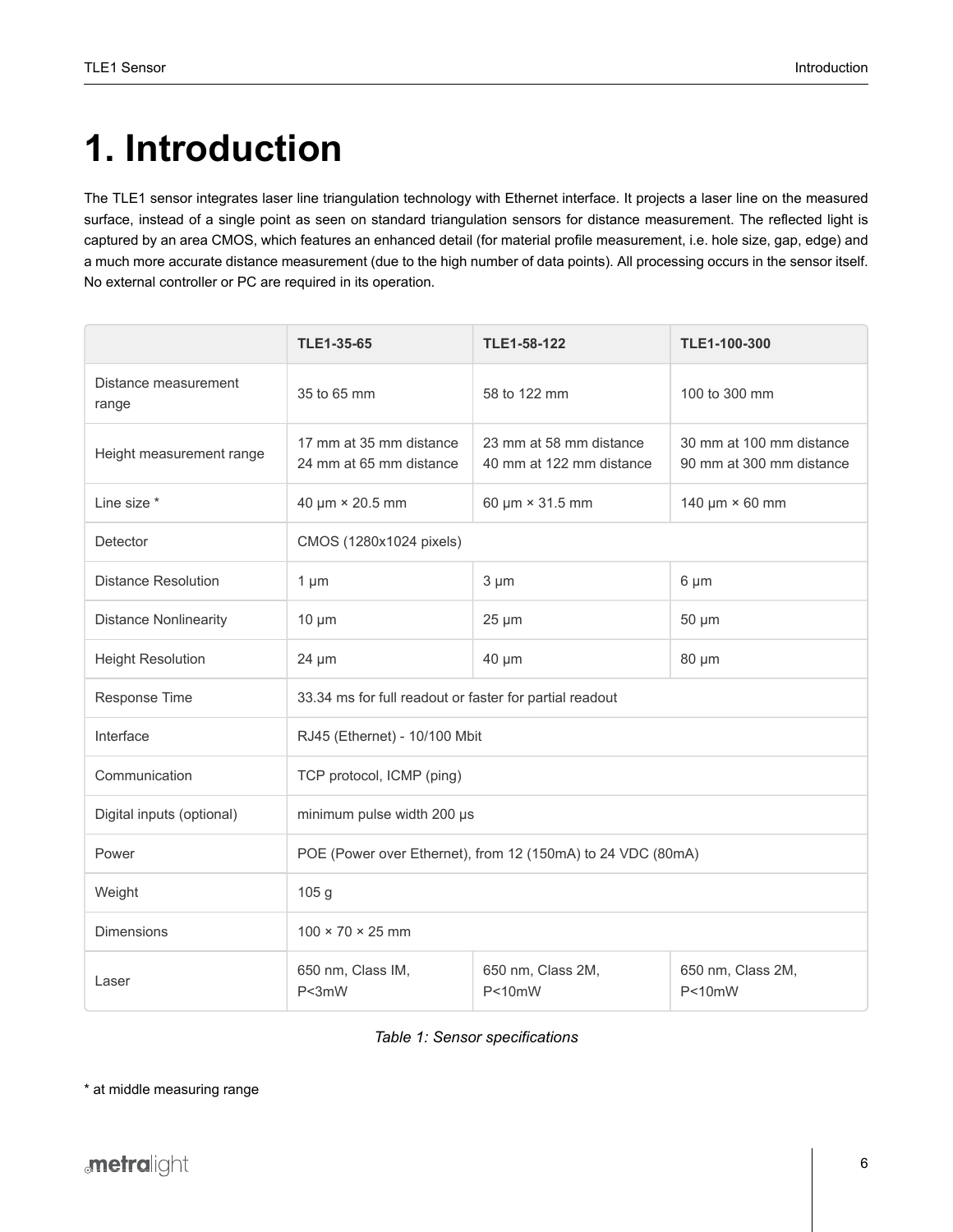## <span id="page-6-0"></span>**2. Description**

## <span id="page-6-2"></span><span id="page-6-1"></span>**2.1 Dimensions (TLE1-35-65)**



*Image 1: TLE1-35-65 sensor dimensions (mm)*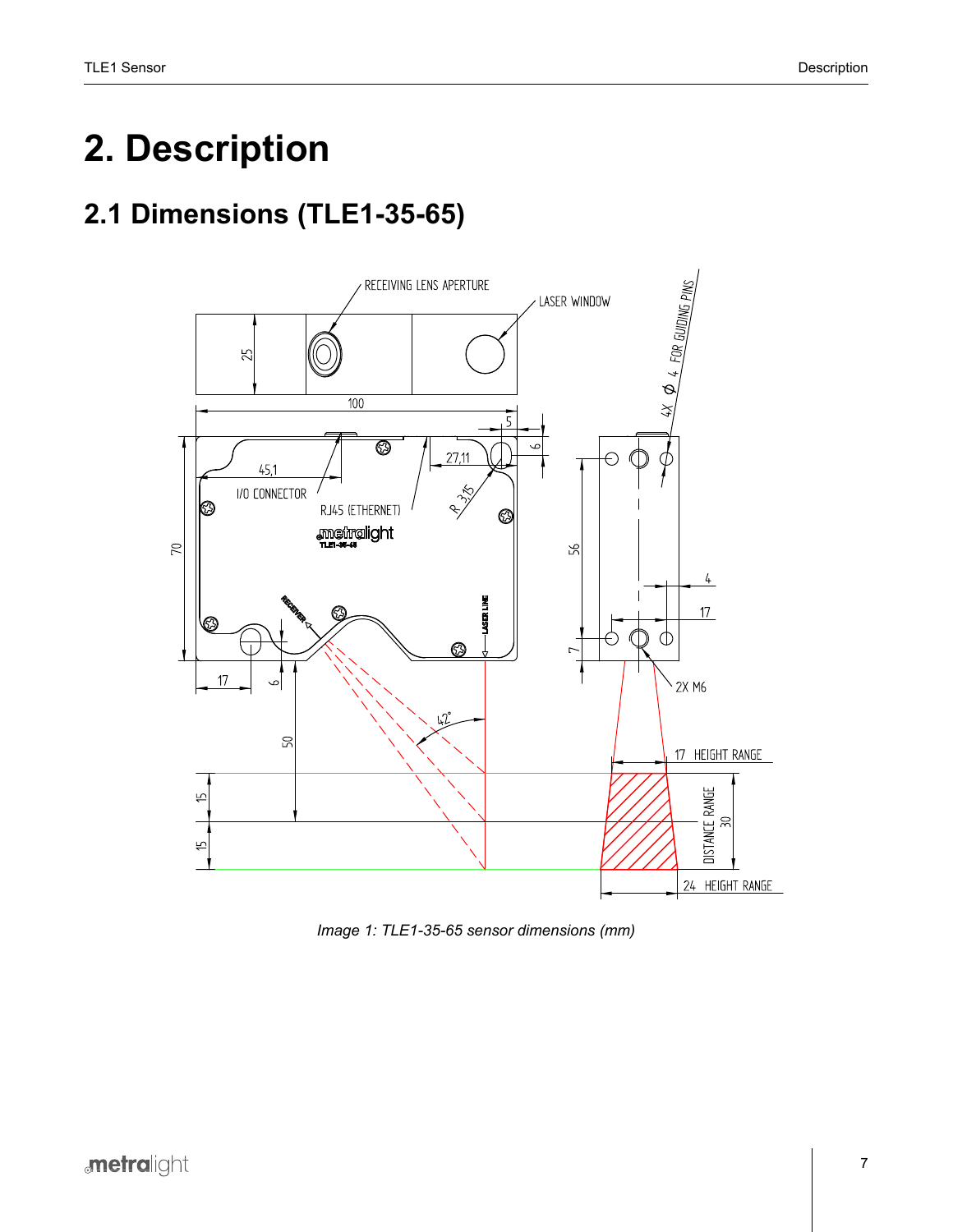### <span id="page-7-1"></span><span id="page-7-0"></span>**2.2 Dimensions (TLE1-58-122)**



*Image 2: TLE1-58-122 sensor dimensions (mm)*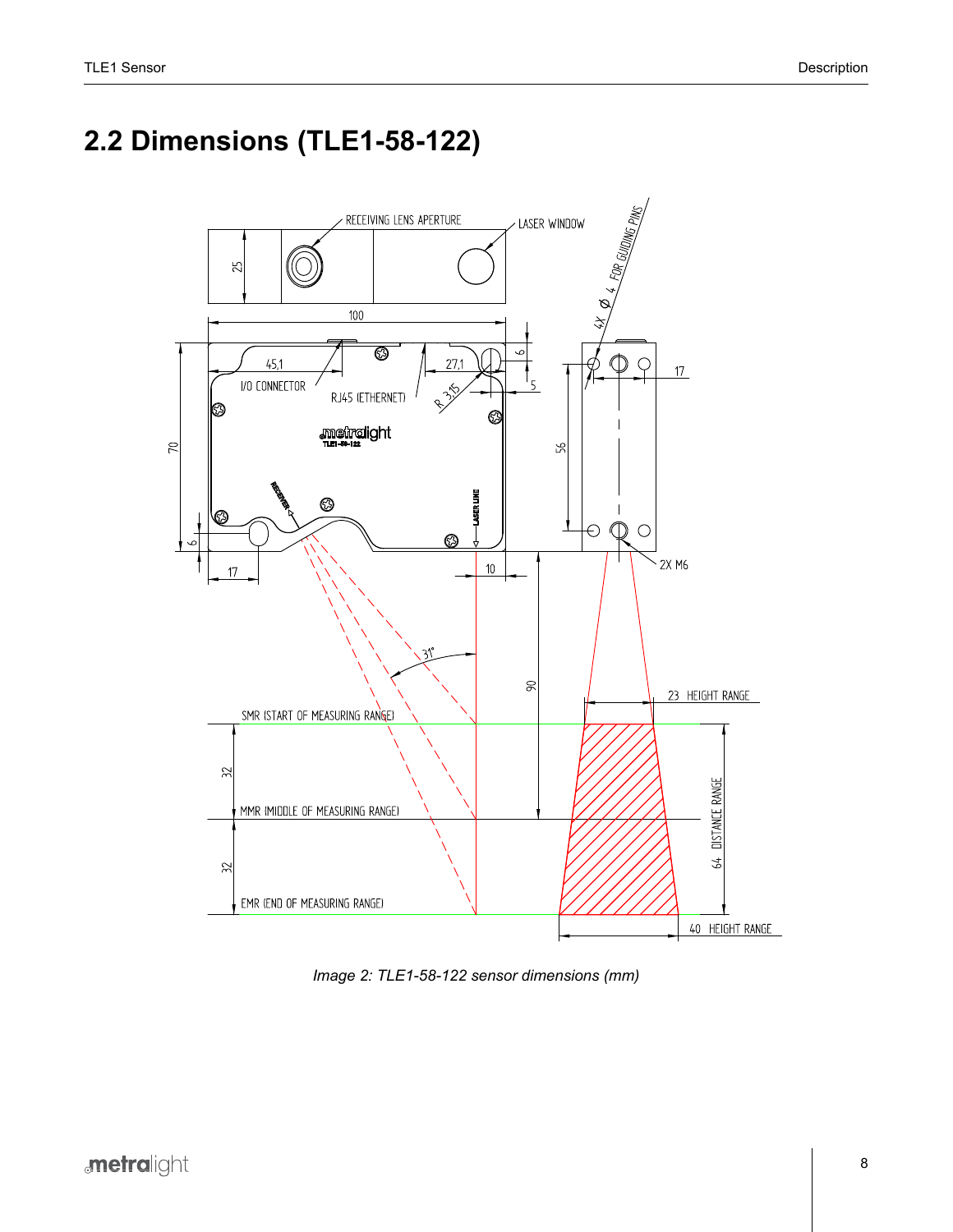### <span id="page-8-1"></span><span id="page-8-0"></span>**2.3 Dimensions (TLE1-100-300)**



*Image 3: TLE1-100-300 sensor dimensions (mm)*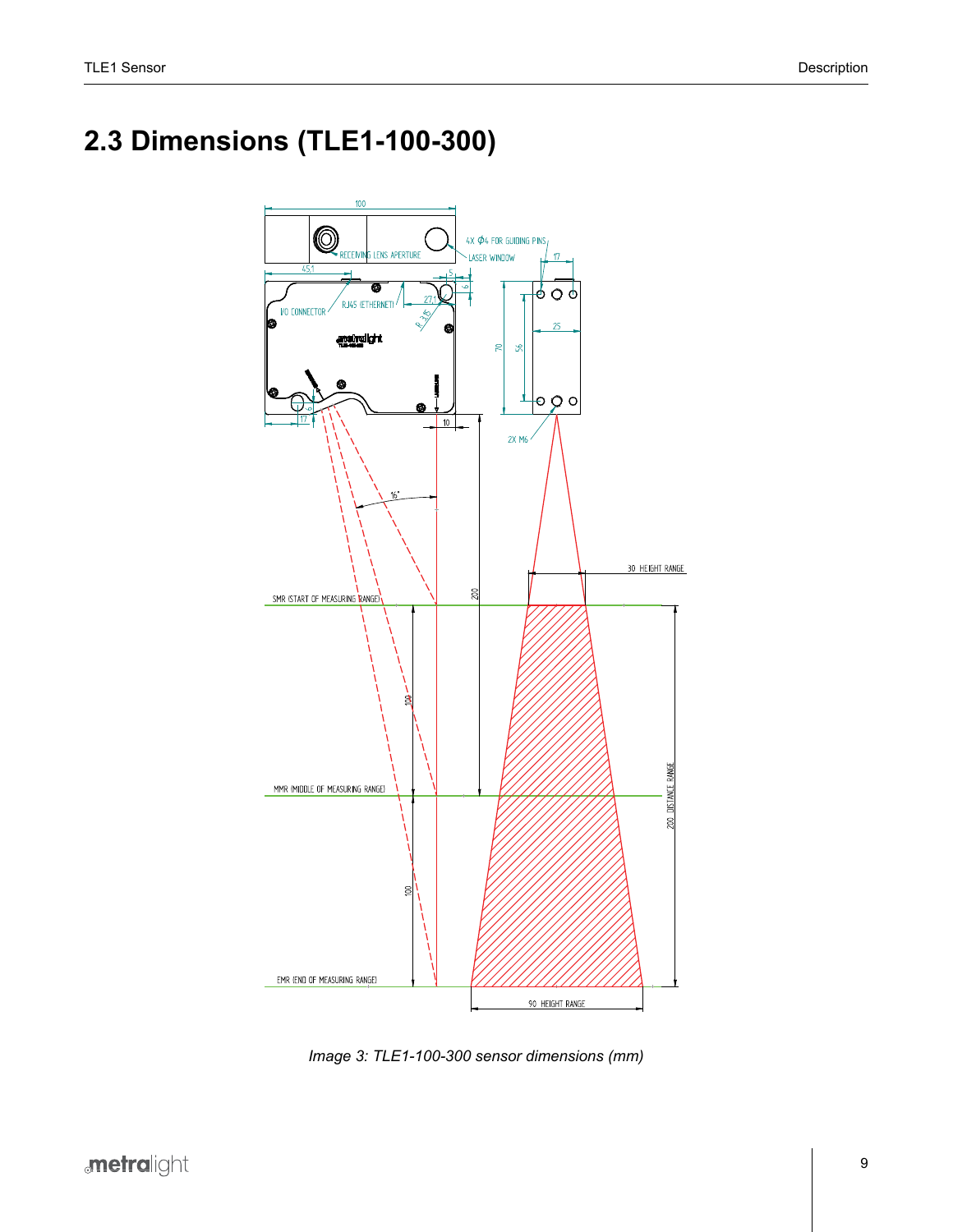### <span id="page-9-0"></span>**2.4 Interface**

#### **2.4.1 RJ45 (ethernet + power)**

Ethernet communication is provided over RJ45 connector. This connector can be also used for powering of the sensor (Passive POE), so extra power cable can be eliminated.

<span id="page-9-3"></span>User can change Ethernet setting from TL Studio SW. Sensor communicates via TCP protocol with two available sockets - Active (port 1024) and Passive (port 1028). Active socket is used as main communication channel, passive socket is used as monitor (changing of sensor parameters is not possible). TLE1 Sensor factory setting:

| IP          | 192.168.0.16  |
|-------------|---------------|
| Gateway     | 192.168.0.255 |
| Subnet mask | 255.255.255.0 |

*Table 2: Factory IP setting*



*Image 4: Back panel with RJ45*

#### <span id="page-9-1"></span>**2.4.2 I/O/PWR connector (optional)**

<span id="page-9-2"></span>Sensor can be optionally equiped with I/O/PWR connector - digital inputs (measurement triggering or encoder signal) and pushpull or open collector outputs (synchronization signal, MIN/MAX limits comparison result) and Power connection.



*Image 5: Back panel with RJ45 and I/O/PWR*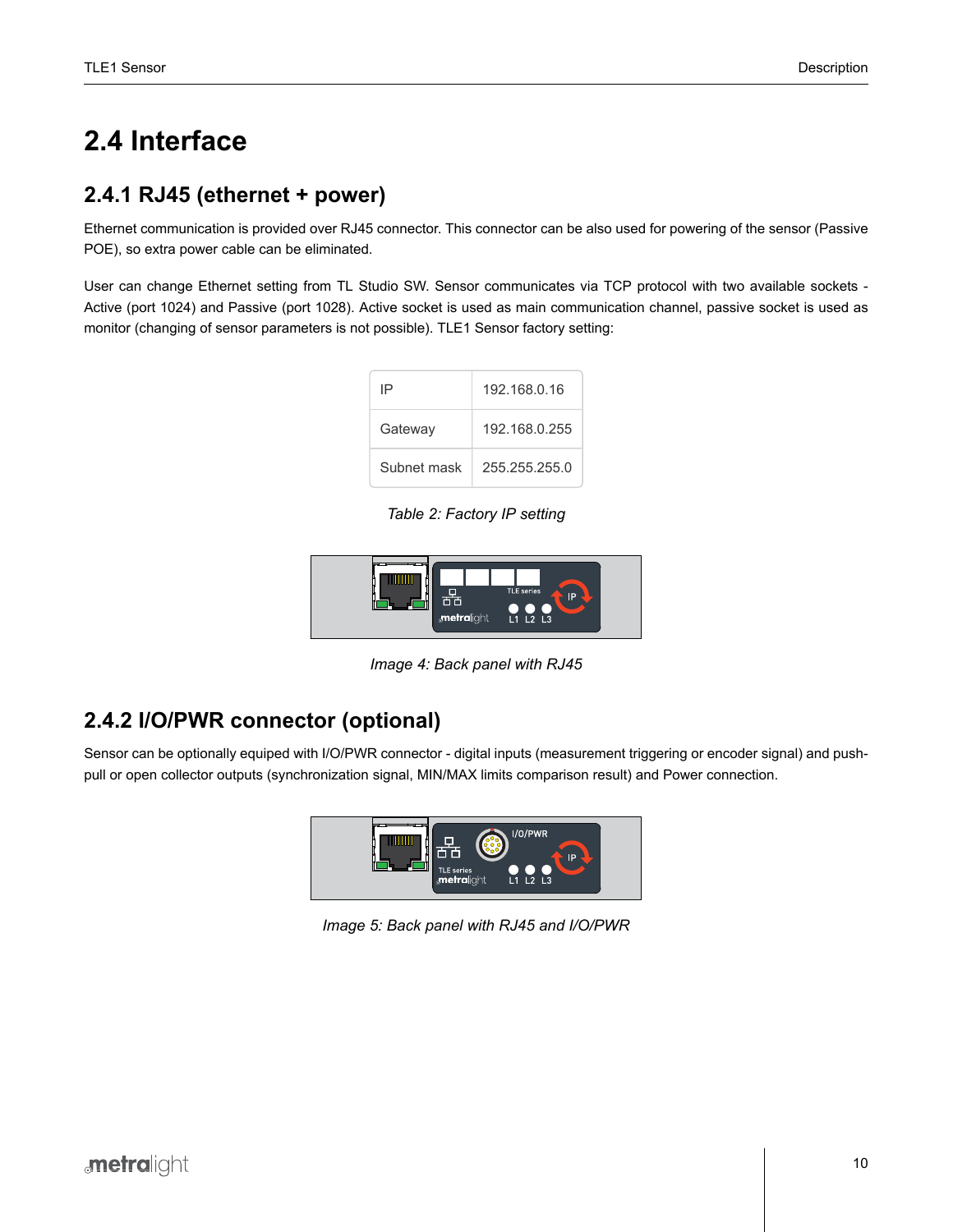Connector specification:

<span id="page-10-0"></span>

| Number of pins | 9                                                                       |
|----------------|-------------------------------------------------------------------------|
| Manufacturer   | Touch Technology (www.touch-sz.com)                                     |
| Mnf. Part #    | 0BTZN09P                                                                |
|                | Mating connector Part # 0BTTN09P60 (Straight), 0BWTN09P60 (Right angle) |
| Cable          | LAPP KABEL 0028210 CABLE, LIYY, 10CORE, 0.14mm                          |



*Image 6: Detail of I/O/PWR connector*

#### **2.4.3 IP reset button**

When IP reset button is pressed during power-up sequence IP address is temporarily set to 192.168.0.15. Previous IP setting saved in EEPROM will not be changed and will be used in next power-up if IP button is not pressed. During normal operation IP reset button has additional functionality (e.g. measurement trigger).

#### **2.4.4 L1 | L2 | L3 LEDS**

Leds L1, L2, L3 have different functions:

- L1 indicates sensor power
- L2 indicates object in sensor measuring range
- L3 user defined LED (see *[I/O Config](#page-33-0) (page 34)*)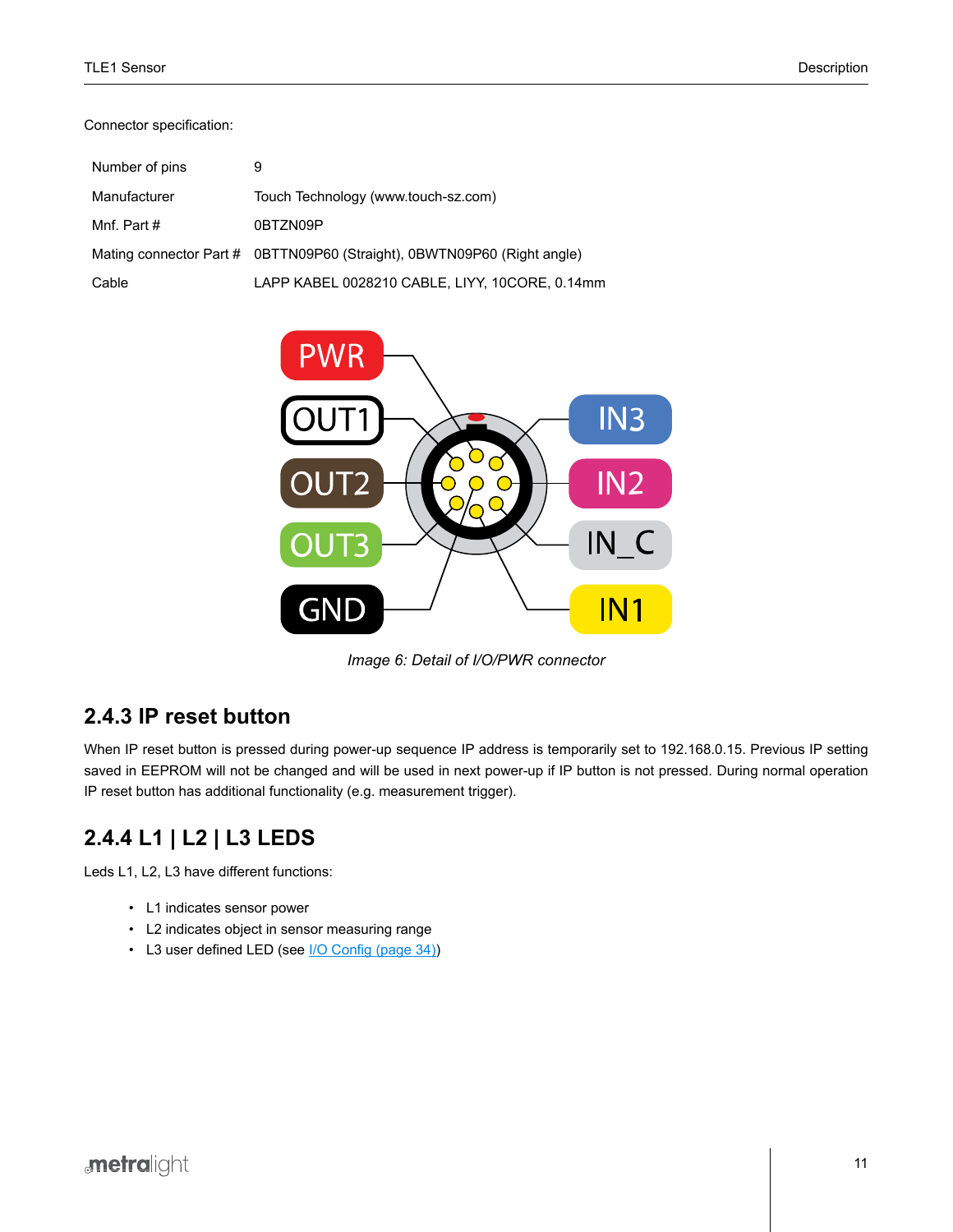### <span id="page-11-0"></span>**2.5 Measuring range**

<span id="page-11-1"></span>See image below to understand how the sensor captures and handles the measured range. Please note, that the actual dimensions and measuring range is different for TLE1-35-65 and TLE1-58-122.



*Image 7: Measuring range visualization*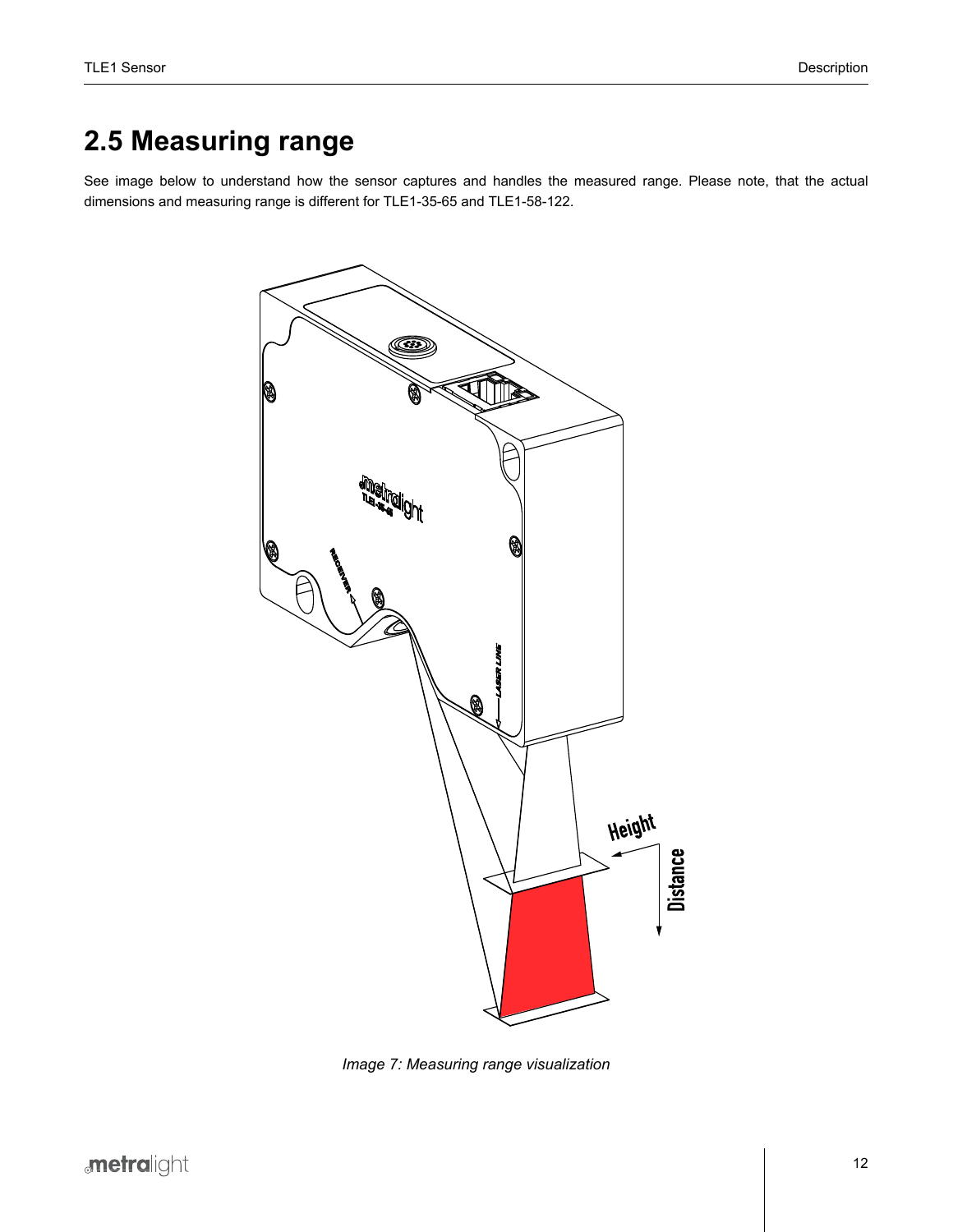### <span id="page-12-0"></span>**2.6 Framerate**

<span id="page-12-2"></span>Sensor framerate depends on the size of active window on image sensor (see *[Image parameters](#page-20-2) (page 21)*)

$$
FPS = \frac{48.10^6}{(NUMRW\_WIN + 26) \cdot (NUMCL\_WIN + 234)}
$$

*Formula 1: Sensor framerate*

### <span id="page-12-1"></span>**2.7 Firmware**

Firmware of the TLE1 sensor can be uploaded via TL Studio SW.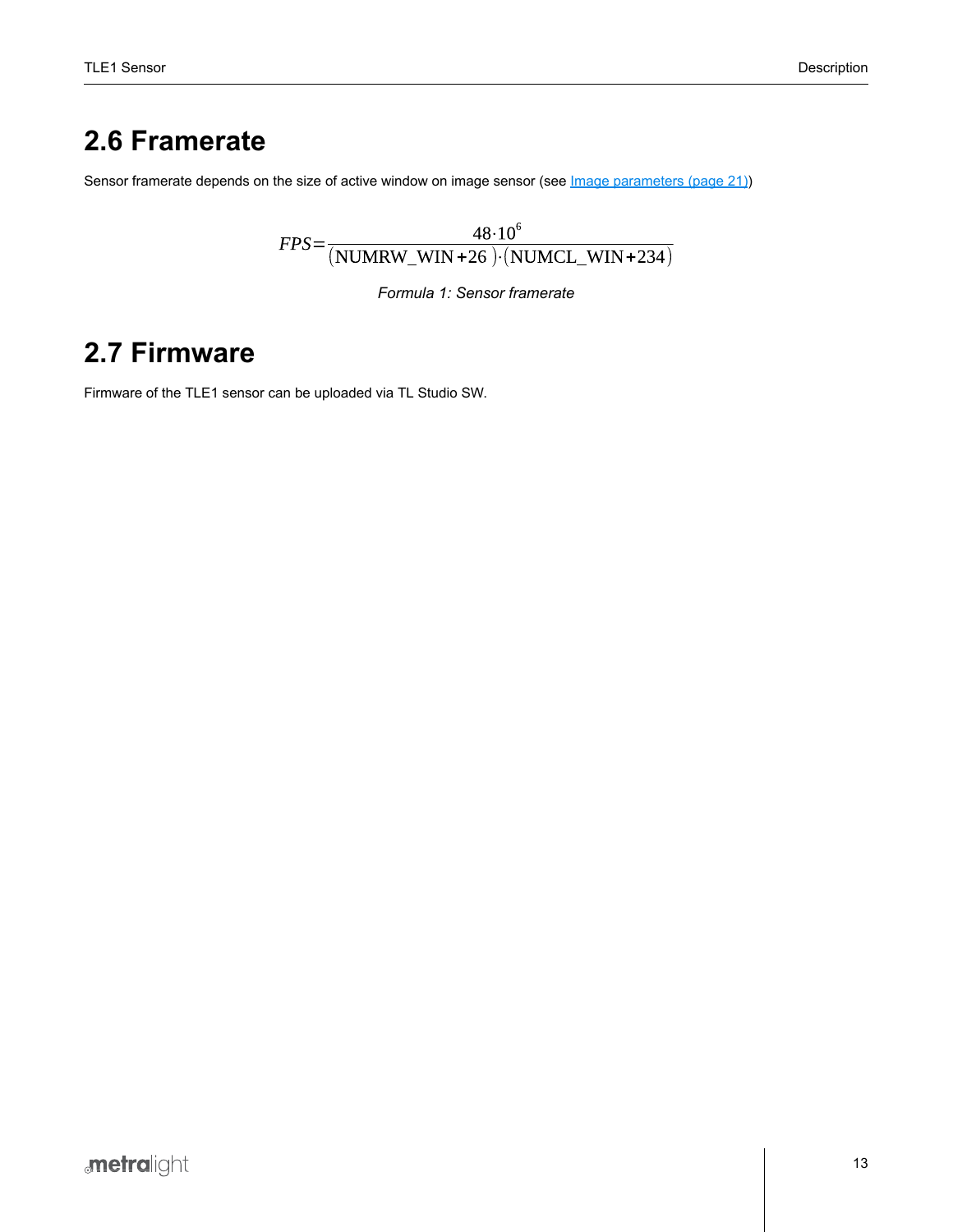## <span id="page-13-0"></span>**3. Command set**

### <span id="page-13-1"></span>**3.1 DATA**

Hex: <0x1X>, where X specifies amount of requested data.

Sensor response: 2<sup>x</sup> × DATA - see chapter <u>[Data format](#page-17-0) (page 18)</u> for more details.

**Example 1 (valid when extended data format is off - see chapter [Data format](#page-17-0) (page 18))**

| PC request:      | $\langle 0x10 \rangle$ (request for 1 data)        |
|------------------|----------------------------------------------------|
| Sensor response: | $<$ 0x13> $<$ 0xDF> $<$ 0x00> $<$ 0xF9> $<$ 0x85>  |
|                  | $\frac{1}{2}$ X Data = 0x13DF = 5087 µm (distance) |
|                  | // Y Data = 0x00F9 = 249 $\mu$ m (height)          |

**Example 2 (valid when extended data format is off - see chapter [Data format](#page-17-0) (page 18))**

| PC request:      | $<$ 0x12> (request for 4 data) |
|------------------|--------------------------------|
| Sensor response: | $4\times5$ bytes (see above)   |

### <span id="page-13-2"></span>**3.2 DATA\_STREAM\_start**

Hex: <0x21>, continuous DATA stream start Sensor response: measured data stream

See chapter **[Data format](#page-17-0) (page 18)** for info about returned data.

## <span id="page-13-3"></span>**3.3 DATA\_STREAM\_stop**

Hex: <0x20>, continuous DATA stream stop Sensor response: no response

See chapter **[Data format](#page-17-0)** (page 18) for info about returned data.

### <span id="page-13-4"></span>**3.4 DISTANCE\_PROFILE\_READ**

Hex: <0x6X>, where X specifies number of requested profiles

Sensor response: 2<sup>x</sup> × DISTANCE PROFILE - multiple of (4 × NUM\_LINES + 2) bytes packet

PROFILE FORMAT:

```
<DIST_1_HIGH> <DIST_1_LOW> <HEIGHT_1_HIGH> <HEIGHT_1_LOW> <DIST_2_HIGH> <DIST_2_LOW>
<HEIGHT_2_HIGH> <HEIGHT_2_LOW> … <DIST_N_HIGH> <DIST_N_LOW> <HEIGHT_N_HIGH> <HEIGHT_N_LOW>
<PROFNUM_HIGH> <PROFNUM_LOW>
```
When multiple profile command is sent and no digital input is connected to encoder channel A, then PROFNUM sequencially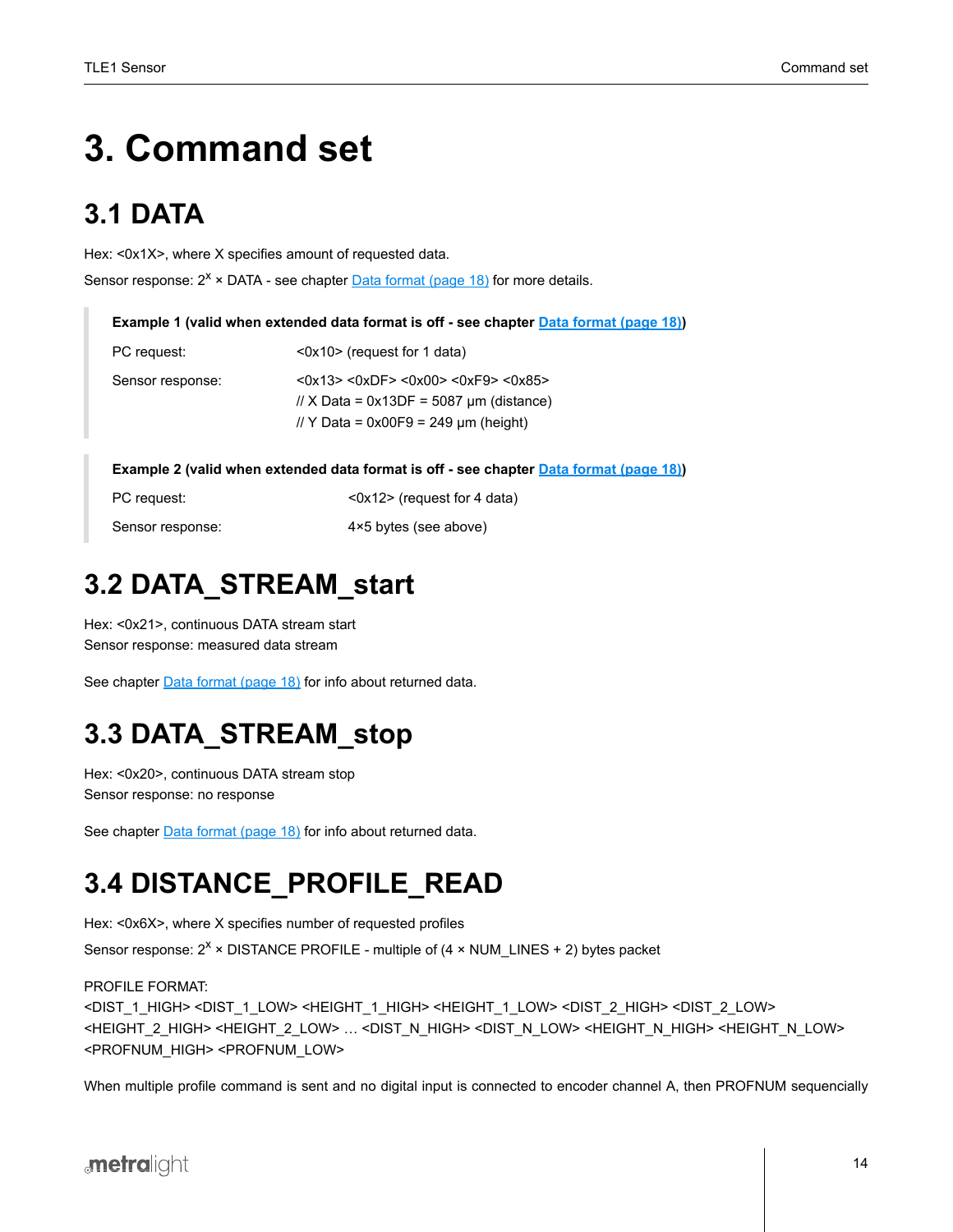increases (+1). When encoder channel A is connected (see chapter [Input connections](#page-35-1) (page 36)), PROFNUM has meaning of 16 bit position counter. Channel A rising edge changes counter value by 1, channel B select counter direction up/down.

#### **3.5 FIRMWARE**

Hex: <0xF0>, reads firmware version Sensor response: two bytes

### <span id="page-14-0"></span>**3.6 READ\_RAW**

Hex: <0xD0>, read full image (1280 × 1024) Sensor response: 1310720 pixels (1 byte per pixel - grayscale image)

#### <span id="page-14-1"></span>**3.7 READ\_RAW\_1/4**

Hex: <0xD1>, read downsized image (640 × 480) Sensor response: 327680 pixels (1 byte per pixel - grayscale image)

### <span id="page-14-2"></span>**3.8 MODE**

Hex: <0x3X>, to switch to mode X Sensor response: <0x3X>

### <span id="page-14-3"></span>**3.9 LASER\_ON/OFF**

Hex: <0x91> for Laser ON, <0x90> for Laser OFF Sensor response: <0x91> / <0x90>

### <span id="page-14-4"></span>**3.10 EXTENDED\_DATA\_ON/OFF**

Hex: <0x99> for extended data ON, <0x98> for extended data OFF Sensor response: <0x99> / <0x98>

## <span id="page-14-5"></span>**3.11 SET\_AUTO\_EXPO**

Hex: <0x93> set optimal exposure (parameter TINT), sensor will return calculated value in two bytes in 300 ms at most Sensor response: <RESULT\_HIGH\_BYTE> <RESULT\_LOW\_BYTE>

## <span id="page-14-6"></span>**3.12 SET\_BANK\_PARAMETERS**

Hex: <0x4X> to load parameters from EEPROM bank number X (cached). Data from EEPROM are cached only during sensor start-up sequence

Sensor response: <0x4X>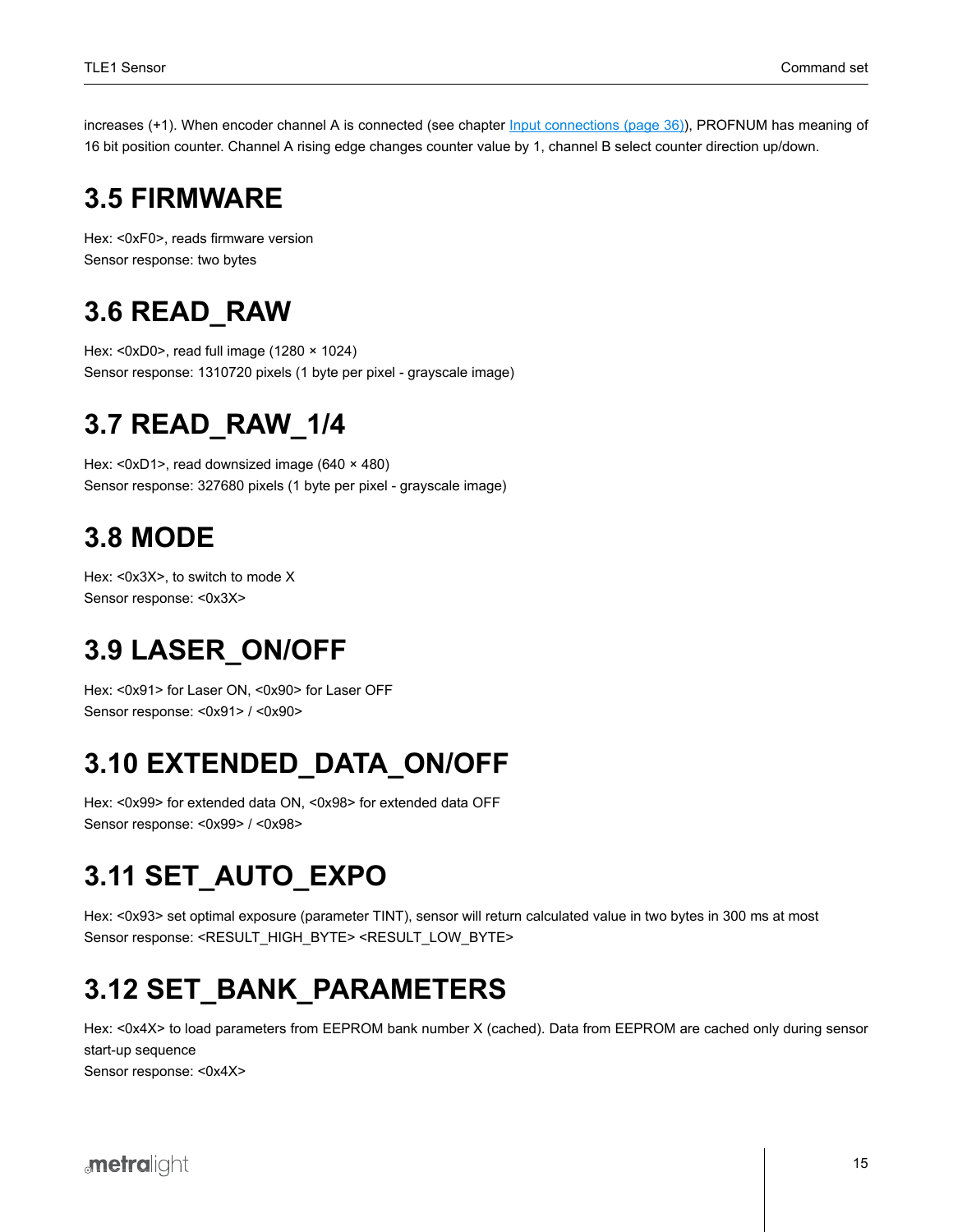### <span id="page-15-0"></span>**3.13 USER\_EEPROM\_WRITE**

Hex: <0xB0> <ADDR\_HIGH> <ADDR\_LOW> <N\_BYTES-1> <BYTE\_1> ... <BYTE\_N> Sensor response: <N\_BYTES-1>

ADDR range: 0 ÷ 65535 N\_BYTES range: 1 ÷ 256

This command can write data in one memory page only. It's not possible to write data to more pages at once.

| <b>Example 1</b>        |                           |               |                 |                                                                                                                                                                    |
|-------------------------|---------------------------|---------------|-----------------|--------------------------------------------------------------------------------------------------------------------------------------------------------------------|
| Parameters to write:    | START LINE                |               | 0x0180          | $= 384$                                                                                                                                                            |
|                         | NUMBER LINES              |               | 0x0100          | $= 256$                                                                                                                                                            |
|                         | SUBSEGMENT, SEGMENT       |               | 0x0020          | $= 32$                                                                                                                                                             |
|                         | <b>THRESHOLD</b>          |               | 0x0060          | $= 90$                                                                                                                                                             |
|                         | <b>TINT</b>               |               | $0x0419 = 1049$ |                                                                                                                                                                    |
|                         | <b>LSRPWR</b>             |               | 0x0080          | $= 128$                                                                                                                                                            |
| PC request:             |                           |               |                 | $<$ 0xB0> $<$ 0xFE> $<$ 0x00> $<$ 0x0B> $<$ 0x01> $<$ 0x80> $<$ 0x01> $<$ 0x00><br>$<$ 0x00> $<$ 0x20> $<$ 0x00> $<$ 0x60> $<$ 0x04> $<$ 0x19> $<$ 0x00> $<$ 0x80> |
| Sensor response:        | <0x0B>                    |               |                 |                                                                                                                                                                    |
| <b>Example 2</b>        |                           |               |                 |                                                                                                                                                                    |
| IP parameters to write: | IP                        | 192.168.0.16  |                 |                                                                                                                                                                    |
|                         | GATEWAY                   | 192.168.0.255 |                 |                                                                                                                                                                    |
|                         | SUBNET MASK 255.255.255.0 |               |                 |                                                                                                                                                                    |
| PC request:             |                           |               |                 | $<$ 0xB0> $<$ 0xFF> $<$ 0x00> $<$ 0x0B> $<$ 0xC0> $<$ 0xA8> $<$ 0x00> $<$ 0x10><br>$<$ 0xFF> $<$ 0xFF> $<$ 0xFF> $<$ 0x00> $<$ 0xC0> $<$ 0xA8> $<$ 0x00> $<$ 0xFF> |
| Sensor response:        | <0x0B>                    |               |                 |                                                                                                                                                                    |

### <span id="page-15-1"></span>**3.14 USER\_EEPROM\_READ**

Hex: <0xA0> <ADDR\_HIGH> <ADDR\_LOW> <N\_BYTES-1> Sensor response: <N\_BYTES-1> requested bytes

ADDR range: 0 ÷ 65535 N BYTES range:  $1 \div 256$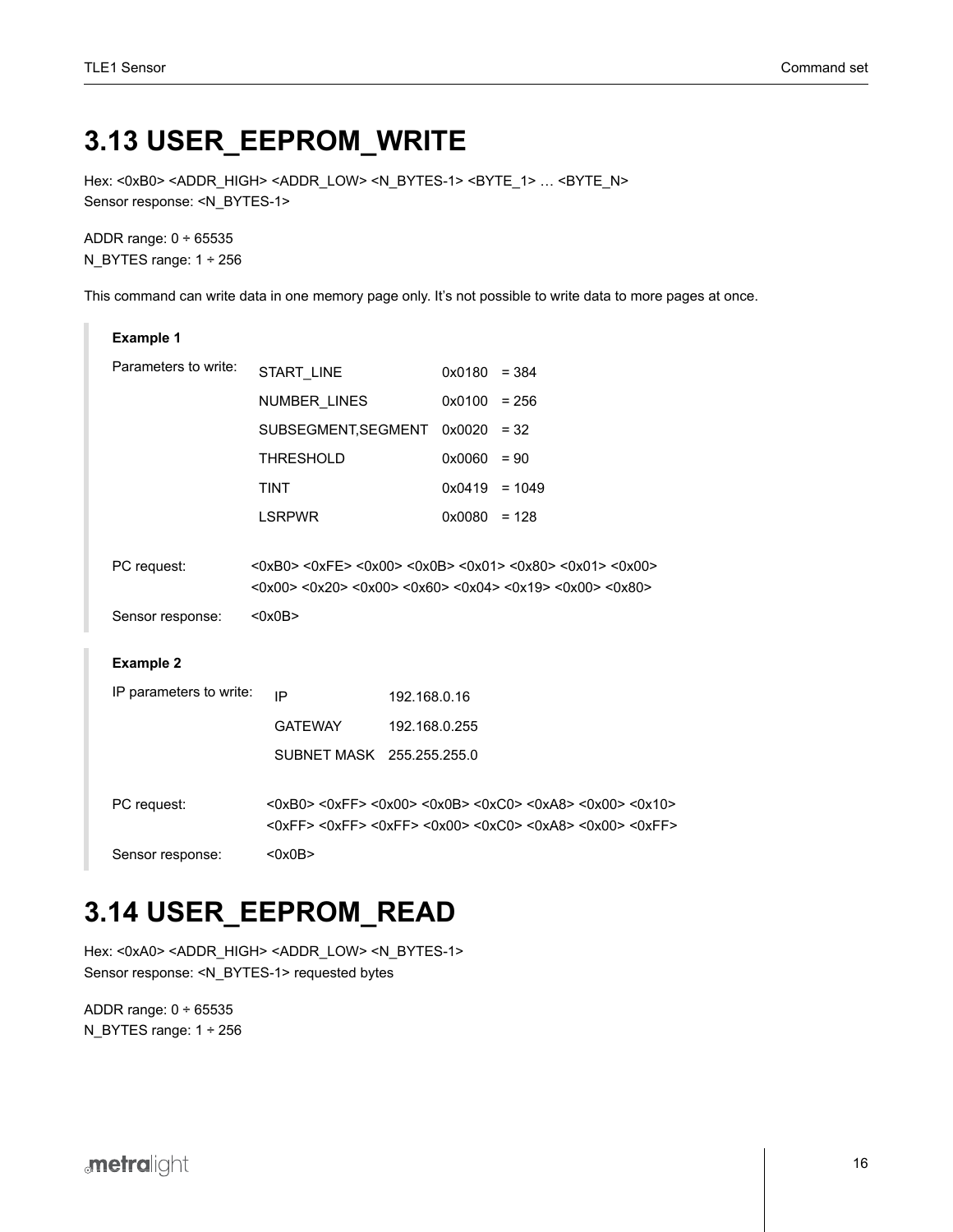| <b>Example 1</b>        |                                                                                                                     |  |  |  |
|-------------------------|---------------------------------------------------------------------------------------------------------------------|--|--|--|
| Read sensor parameters: |                                                                                                                     |  |  |  |
| PC request:             | $<$ 0xA0> $<$ 0xFF> $<$ 0x00> $<$ 0x0B>                                                                             |  |  |  |
|                         | Sensor response: <0x01> <0x80> <0x01> <0x00> <0x00> <0x20> <0x20> <0x60><br>$<$ 0x04> $<$ 0x19> $<$ 0x00> $<$ 0x80> |  |  |  |
| <b>Example 2</b>        |                                                                                                                     |  |  |  |
| Read IP parameters:     |                                                                                                                     |  |  |  |
| PC request:             | $<$ 0xA0> $<$ 0xFF> $<$ 0x00> $<$ 0x0B>                                                                             |  |  |  |
|                         | Sensor response: <0xC0> <0xA8> <0x00> <0x10> <0xFF> <0xFF> <0xFF> <0x00><br>$<$ 0xC0> $<$ 0xA8> $<$ 0x00> $<$ 0xFF> |  |  |  |

### <span id="page-16-0"></span>**3.15 REGISTER\_WRITE**

For writing volatile sensor parameters - time of integration, laser power, etc.

Hex: <0x0D> <ADDR\_HIGH> <ADDR\_LOW> <PARAM\_HIGH\_BYTE> <PARAM\_LOW\_BYTE> Sensor response: <0x0D> Parameters with initial value stored in EEPROM have ADDR HIGH=0x00 and ADDR LOW is same as for EEPROM.

#### **Example 1**

Parameters to write: TINT - address <0x09> - value 0x012C (300) PC request: <0x0D> <0x00> <0x09> <0x01> <0x2C> Sensor response: <0x0D>

### <span id="page-16-1"></span>**3.16 REGISTER\_READ**

For reading volatile sensor parameters - time of integration, laser power, etc. Addresses of parameters are the same as for eeprom - use low byte of eeprom address.

Hex: <0x0C> <ADDR\_HIGH> <ADDR\_LOW> Sensor response: <PARAM\_HIGH\_BYTE> <PARAM\_LOW\_BYTE>

#### **Example 1**

|                  | Parameters to read: TINT - address 0x09 |
|------------------|-----------------------------------------|
| PC request:      | $<0x0C>$ $<0x00>$ $<0x09>$              |
| Sensor response: | <0x01> <0x2C> (TINT is 300)             |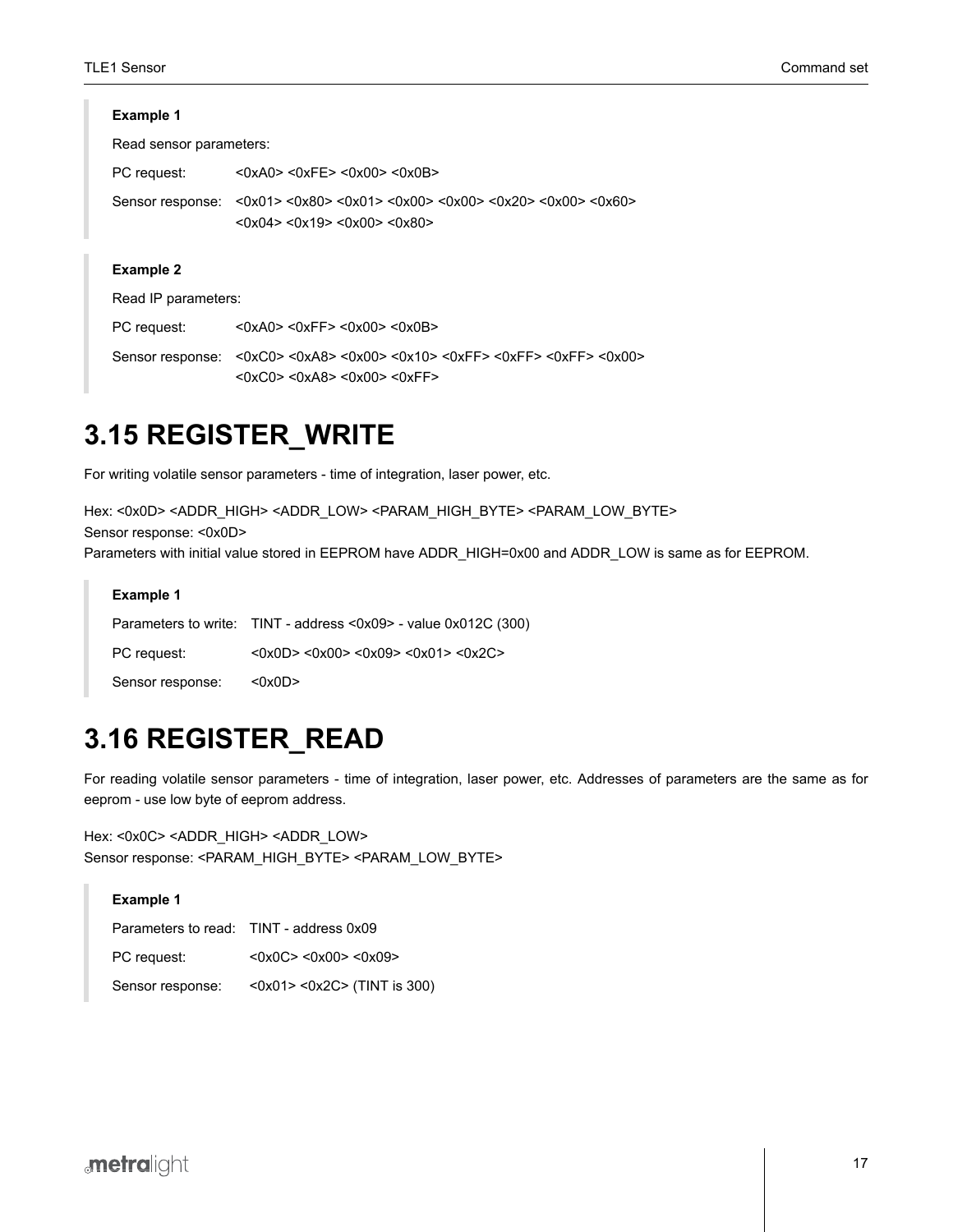## <span id="page-17-0"></span>**4. Data format**

Sensor is able to return data in two formats - standard and extended. This was made to remain possible to use existing client software with newer versions of sensor, which is - compared to older versions - equiped with more measuring modes where some of them return more points at once (for example Mode 7 - Object position returns top edge, bottom edge, center point). Older versions of sensor were equipped with measuring modes returning only one point.

Currently used data format depends on whether sensor have extended format turned on using [EXTENDED\\_DATA\\_ON](#page-14-4) (page [15\)](#page-14-4) commad.

**Standard data format contains one point and aux byte:**

<POINT1> <AUX BYTE>

#### **Extended DATA contains four points:**

<POINT1> <POINT2> <POINT3> <POINT4> <EXTAUX\_BYTE> <AUX\_BYTE>

#### <span id="page-17-1"></span>**Each point consists of two coordinates, where each of them occupies two bytes:** <POINT\_X\_HIGH> <POINT\_X\_LOW> <POINT\_Y\_HIGH> <POINT\_Y\_LOW>

| <b>AUX BYTE format</b> |                 |                                                                       |  |  |  |  |  |  |
|------------------------|-----------------|-----------------------------------------------------------------------|--|--|--|--|--|--|
| Bit #                  | <b>Bit name</b> | <b>Description</b>                                                    |  |  |  |  |  |  |
| 7 (MSB)                | <b>OIN</b>      | Object detected in measurement range                                  |  |  |  |  |  |  |
| 6                      | ZERO CNT        | Indicates Line in processing window which has 0 pixels over threshold |  |  |  |  |  |  |
| 5                      | OVER410 CNT     | Indicates Line in processing window with signal width>410 pixels      |  |  |  |  |  |  |
| 4                      | 0               | unused                                                                |  |  |  |  |  |  |
| 3                      | USER PAR CHG    | User's parameters changed after power-up                              |  |  |  |  |  |  |
| 20                     | <b>MODES</b>    | Measuring mode, see chapter Measuring modes (page 26)                 |  |  |  |  |  |  |

*Table 3: AUX\_BYTE format*

Meaning of specific points in returned data is available in [Measuring modes](#page-25-0) (page 26) chapter.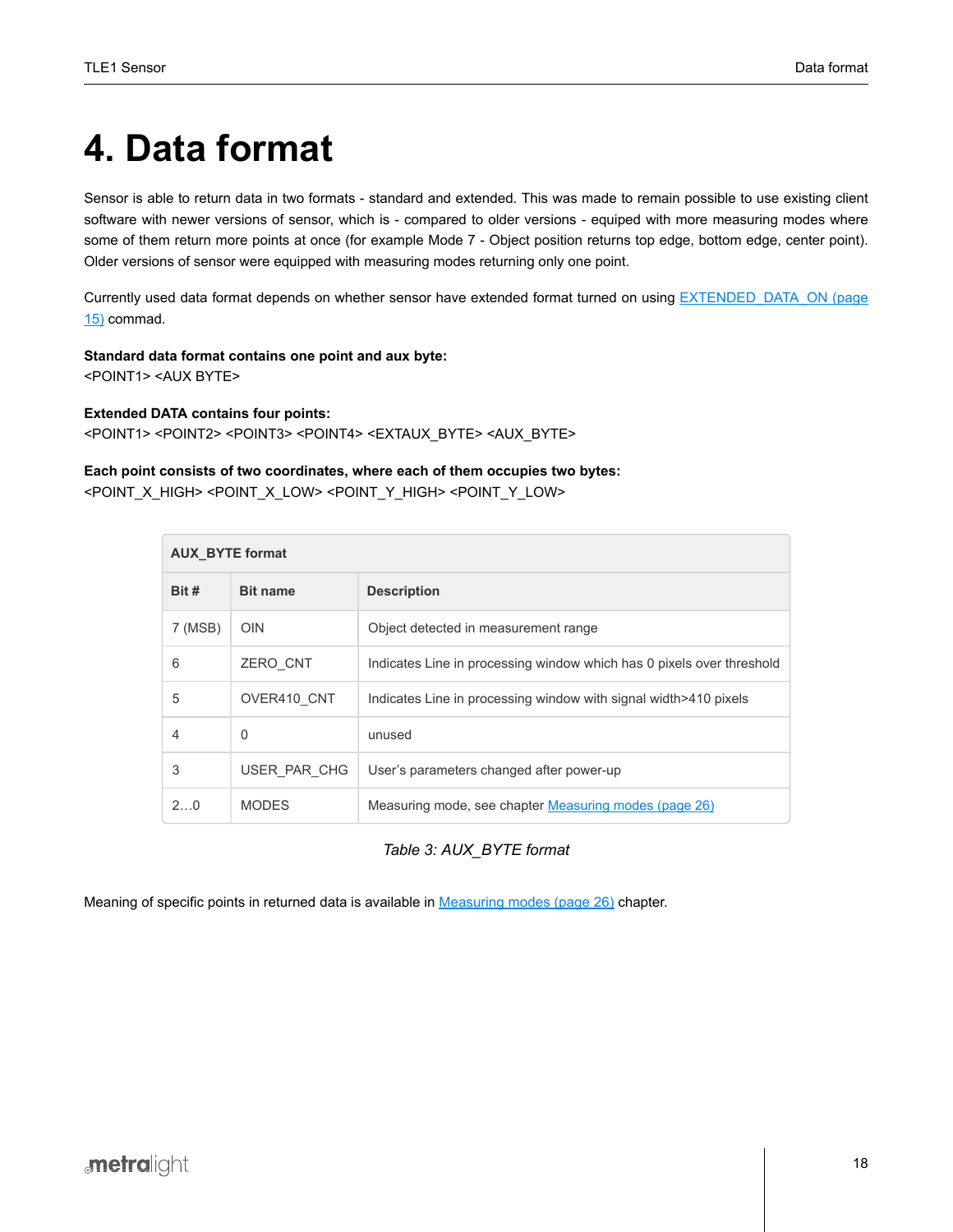## <span id="page-18-0"></span>**5. EEPROM memory map**

<span id="page-18-1"></span>

*Image 8: Sensor memory structure*

Sensor is equiped with 64kb EEPROM memory. Memory is divided into 256 pages (numbered 0-255) with size 256B. Pages 0-246 are user pages. Pages 247-254 are sensor parameter banks (IO config + parameters). Page 255 is used for ethernet interface settings.

Each sensor parameter bank (247-254) consists of IO config, sensor imaging parameters and currently unused space.

IO configuration occupies 64 bytes. Inputs are configured in 16 bytes. Remaining 48 bytes are used for Output config.

Sensor parameters occupies 64 bytes. Most of parameters consists of two bytes, a few occupies only 1 byte. Complete list of parameters is visible in the image above and is also described in chapter [Sensor parameters](#page-20-0) (page 21).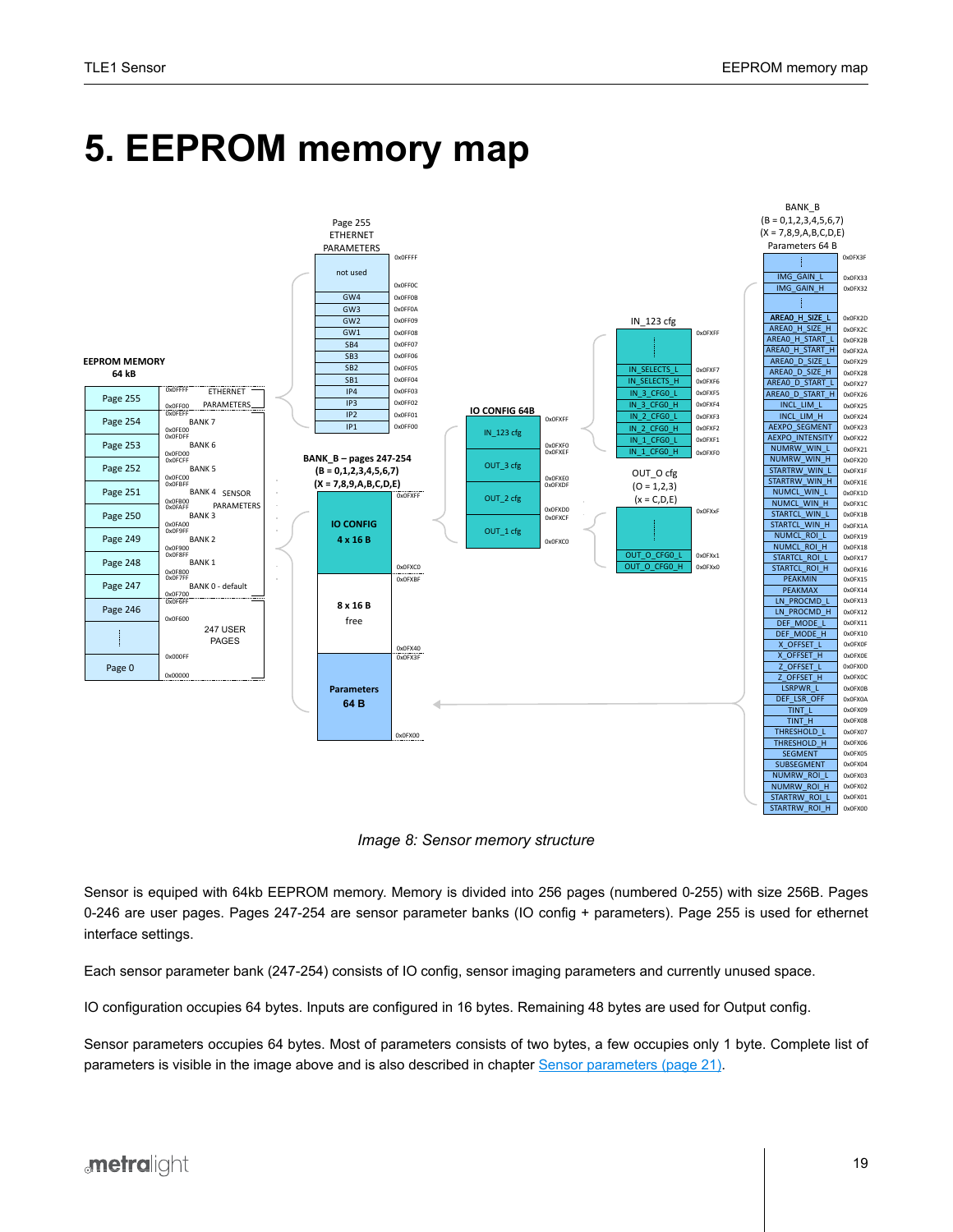## <span id="page-19-0"></span>**6. Registers map**

<span id="page-19-1"></span>Besides sensor parameters which are present both in volatile registers and EEPROM map (volatile parameters, which has its initialization value in eeprom - same addressing for volatile registers and eeprom), there are some volatile registers which are not present in EEPROM banks.



*Image 9: Register map*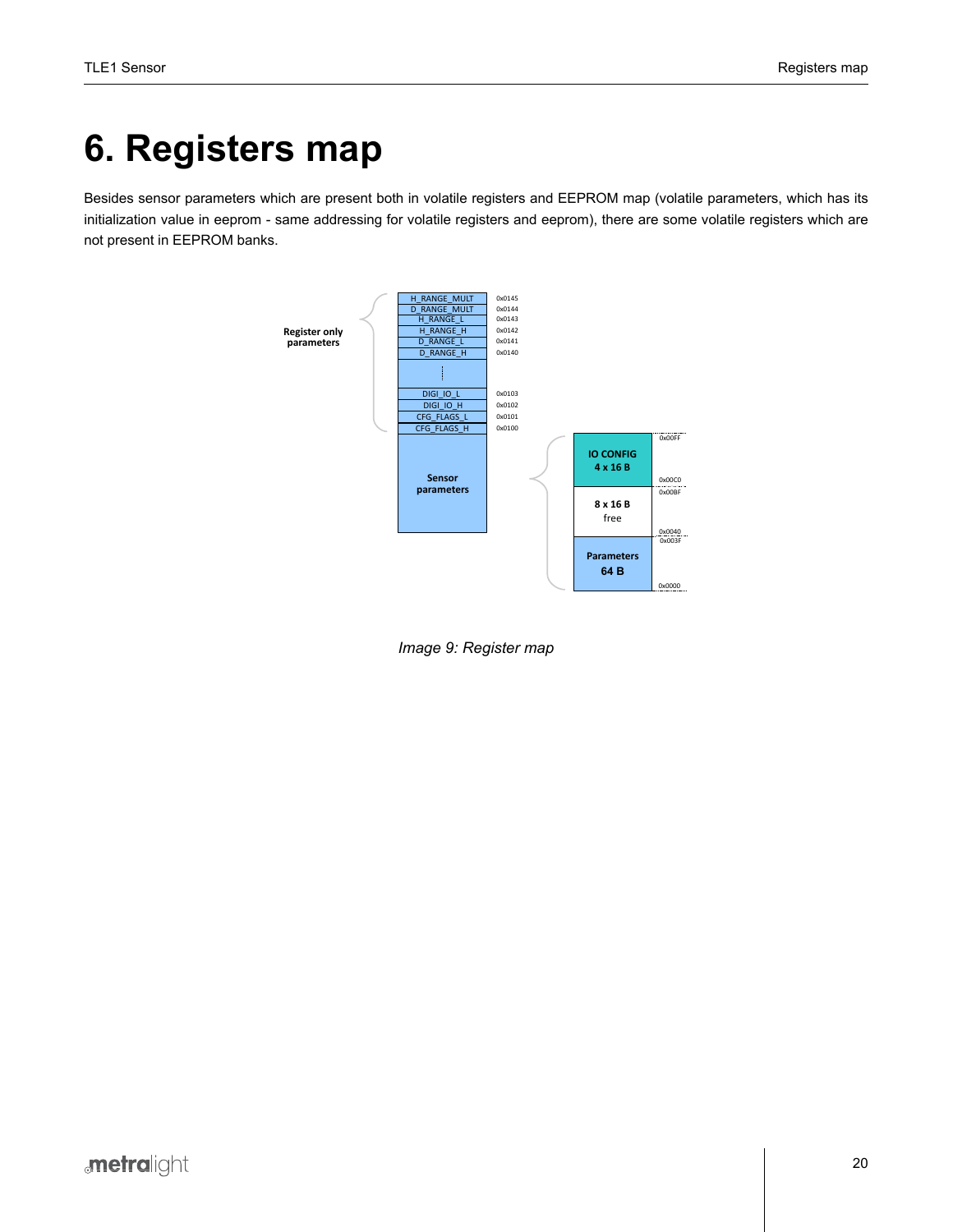## <span id="page-20-0"></span>**7. Sensor parameters**

This chapter describes sensor parameters which can adjust measuring, image processing and workflow. Changes of volatile parameters (see chapter [Command set](#page-13-0) (page 14)) have immediate effect to sensor behavior. Set of sensor parameters can be saved in one EEPROM bank. Total 8 EEPROM banks are available (BANK 0-7). BANK\_0 contains default setting used on power-up. User can switch between banks to quickly change sensor parameters - see [EEPROM memory map](#page-18-0) (page 19).

### <span id="page-20-2"></span><span id="page-20-1"></span>**7.1 Image**

| <b>Name</b>     | <b>Description</b>                                                                      | Unit                     | Range            |
|-----------------|-----------------------------------------------------------------------------------------|--------------------------|------------------|
| <b>TINT</b>     | time of integration                                                                     |                          | 1-1049           |
| <b>IMG GAIN</b> | image gain                                                                              | $\overline{\phantom{a}}$ | $1 - 15$         |
| <b>LSRPWR</b>   | laser power                                                                             |                          | $0 - 255$        |
| DEF LSR OFF     | laser off                                                                               | -                        | 0   1            |
|                 |                                                                                         |                          |                  |
|                 | Active window on image sensor (affect sensor frame rate, see <b>Framerate (page 13)</b> |                          |                  |
| STARTRW_WIN     | first row of window                                                                     | pixel                    | $0 - 1020$       |
| NUMRW WIN       | number of rows of window                                                                | pixel                    | $3 - 1024$       |
| STARTCL WIN     | first column of window                                                                  | pixel                    | 0-680, only even |

*Table 4: Image sensor parameters*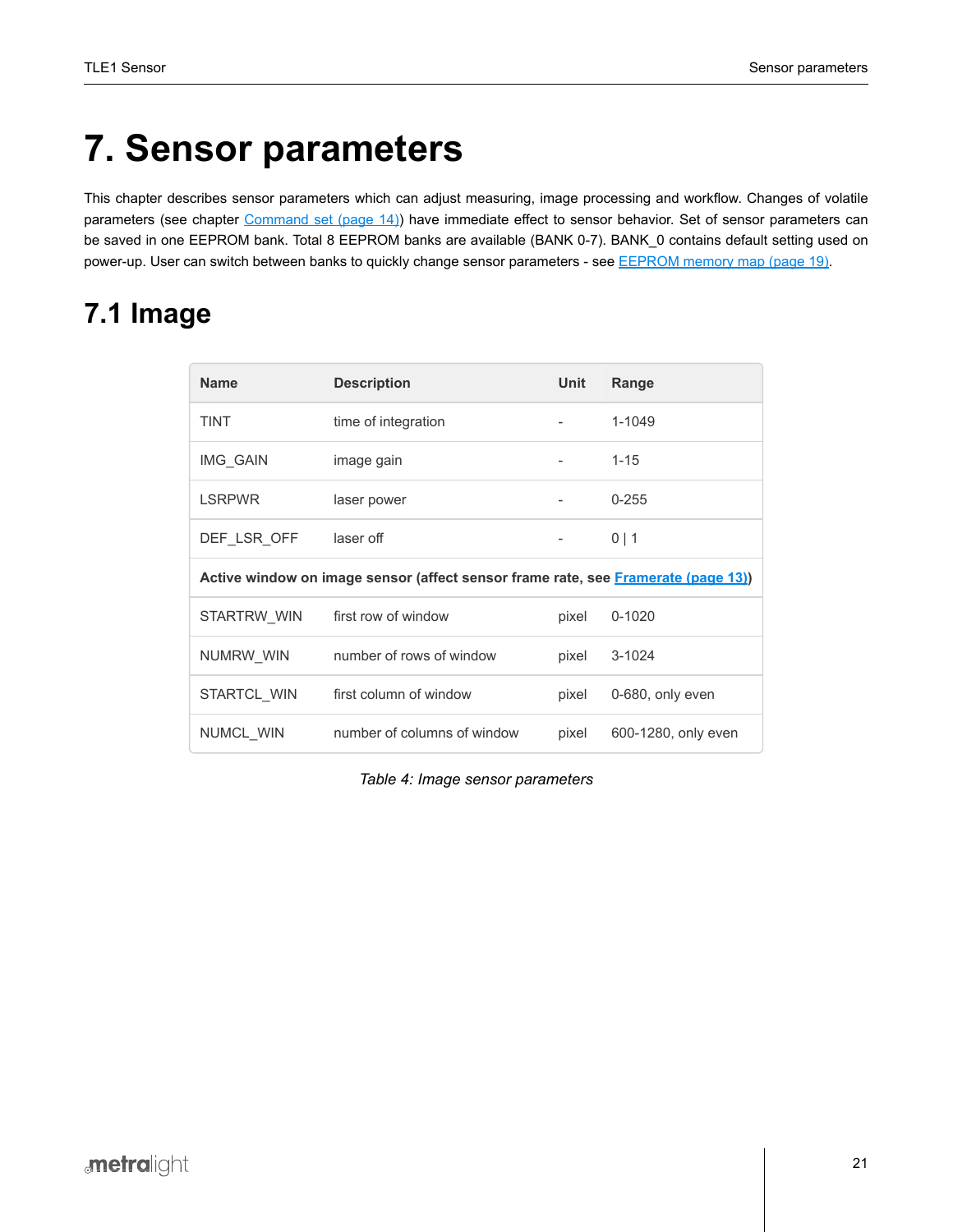## <span id="page-21-0"></span>**7.2 Profile**

<span id="page-21-1"></span>

| <b>Name</b>                   | <b>Description</b>                                                                                                                                        | Unit            | Range      |
|-------------------------------|-----------------------------------------------------------------------------------------------------------------------------------------------------------|-----------------|------------|
| <b>THRESHOLD</b>              | minimal pixel value for peak detection on the line                                                                                                        | light intensity | $1 - 255$  |
| LN_PROC_MODE                  | Mode of peak selection on the line:<br>0 - ALL OVER THR<br>1 - LAST PEAK (CLOSEST TO SENSOR)<br>2 - FIRST PEAK (FURTHEST FROM SENSOR)<br>3 - BIGGEST PEAK |                 | 0 1 2 3    |
| PEAK_MIN                      | minimal valid peak width                                                                                                                                  | pixel           | $1 - 255$  |
| PEAK_MAX                      | maximal valid peak width                                                                                                                                  | pixel           | $1 - 255$  |
| active window of image sensor | Region Of Interest (ROI) definition (ROI specifies area in raw image for Profile computation), ROI has to be inside                                       |                 |            |
| STARTRW_ROI                   | first row of ROI                                                                                                                                          | pixel           | $1 - 1022$ |
| NUMRW_ROI                     | number of rows of ROI                                                                                                                                     | pixel           | 1-1022     |
| STARTCL ROI                   | first column of ROI                                                                                                                                       | pixel           | 1-1278     |
| NUMCL_ROI                     | number of columns of ROI                                                                                                                                  | pixel           | 1-1278     |

*Table 5: Profile sensor parameters*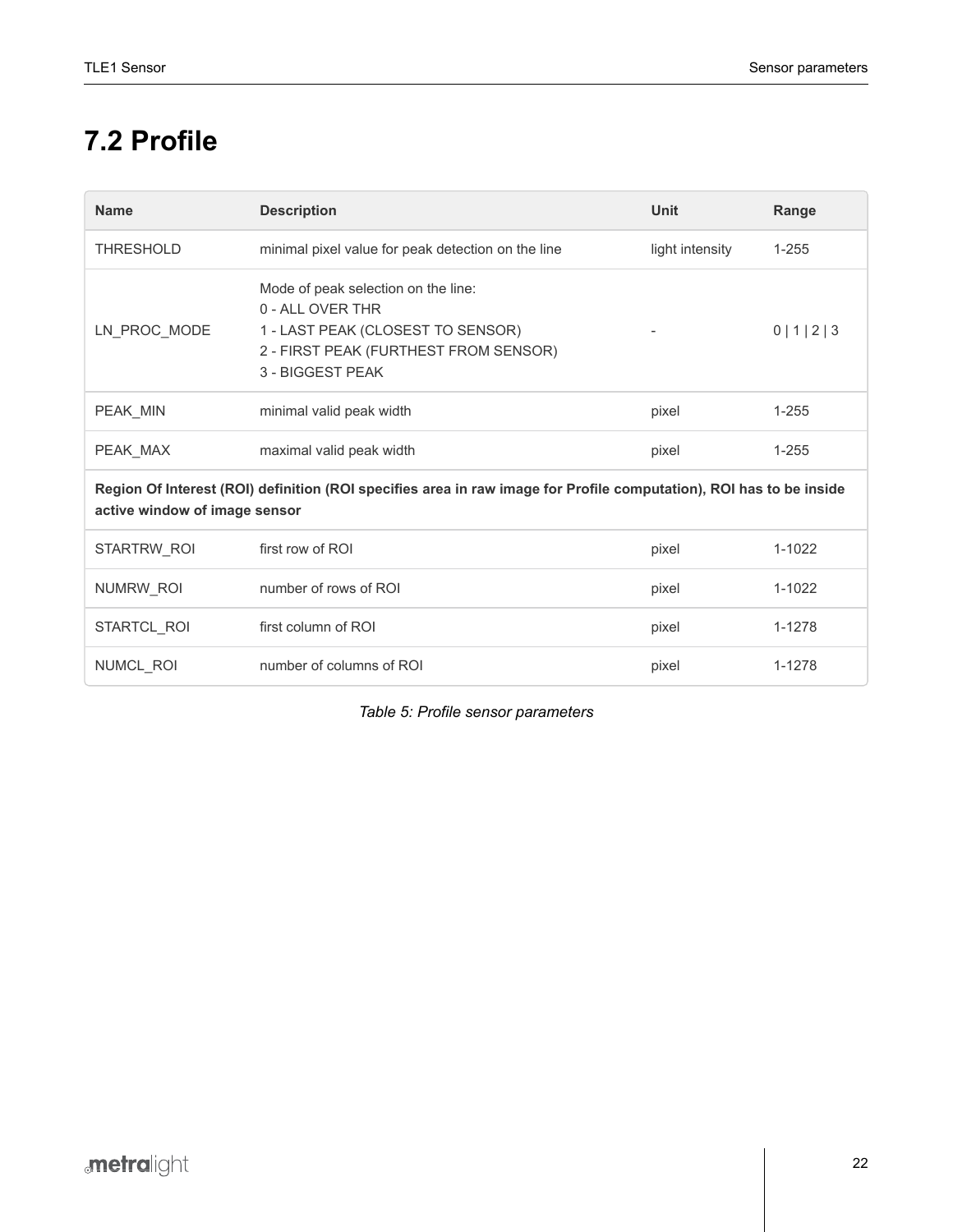### <span id="page-22-0"></span>**7.3 Profile processing**

<span id="page-22-2"></span>

| <b>Name</b>                           | <b>Description</b>                                                                            | Unit                     | Range                                  |
|---------------------------------------|-----------------------------------------------------------------------------------------------|--------------------------|----------------------------------------|
| <b>SEGMENT</b>                        | segment size for profile filtering                                                            | pixel                    | $1 - 255$                              |
| <b>SUBSEGMENT</b>                     | required continuity of profile, higher number = lower tolerance<br>for missing profile points | pixel                    | SUBSEGMENT <segment< td=""></segment<> |
| DEF_MODE                              | measuring mode (see Measuring modes (page 26))                                                |                          | $0 - 9$                                |
| INCL_LIM                              | inclination limit for object search                                                           | $\overline{\phantom{a}}$ | $0 - 255$                              |
| Profile processing area definition. * |                                                                                               |                          |                                        |
| AREA0 D START                         | first row of area                                                                             | μm                       | 0-D RANGE                              |
| AREA0_D_SIZE                          | number of rows of area                                                                        | µm                       | 0-D RANGE                              |
| AREA0_H_START                         | first column of area                                                                          | µm                       | 0-H RANGE                              |
| AREA0 H SIZE                          | number of columns of area                                                                     | µm                       | 0-H_RANGE                              |

#### *Table 6: Profile processing parameters*

\* When using long-range sensor TLE1-100-300, parameters need to be divided using height and distance range multipliers. More info in chapter [Register only parameters](#page-23-0) (page 24).

### <span id="page-22-1"></span>**7.4 Other parameters**

<span id="page-22-3"></span>

| <b>Name</b>            | <b>Description</b>                                                                                 | Unit                     | Range     |
|------------------------|----------------------------------------------------------------------------------------------------|--------------------------|-----------|
| <b>AEXPO SEGMENT</b>   | flatness of measured surface (recommended value is 64)                                             | $\overline{\phantom{0}}$ | $2 - 255$ |
| <b>AEXPO INTENSITY</b> | required exposure level for SET AUTO EXPO command (recommended value<br>is $16)$                   | $\overline{\phantom{a}}$ | 1-64      |
| USER PAR1              | user value, which doesn't affect sensor behaviour (can be also used for firmware<br>customization) |                          |           |
| USER PAR2              | user value, which doesn't affect sensor behaviour (can be also used for firmware<br>customization) |                          |           |

#### *Table 7: Other sensor parameters*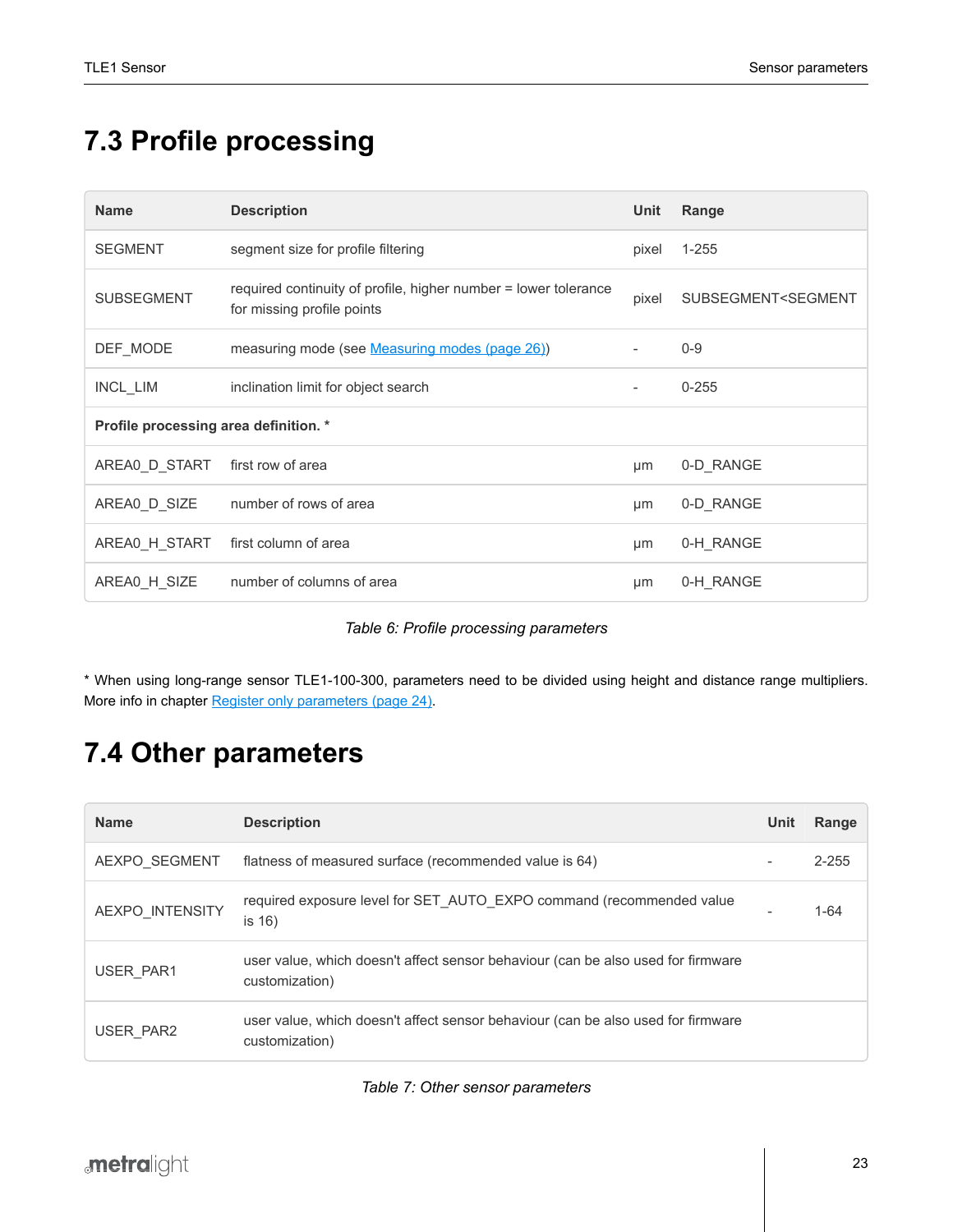### <span id="page-23-0"></span>**7.5 Register only**

Following parameters are available only as volatile registers.

<span id="page-23-1"></span>

| <b>Name</b>  | <b>Description</b>                                                                                                                                               | Read/<br>write | <b>Unit</b>              | Range |
|--------------|------------------------------------------------------------------------------------------------------------------------------------------------------------------|----------------|--------------------------|-------|
| H_RANGE_MULT | Sensor height range multiplier                                                                                                                                   | Read<br>only   |                          |       |
| D_RANGE_MULT | Sensor distance range                                                                                                                                            | Read<br>only   |                          |       |
| H RANGE      | Sensor height range (real height measuring range is always smaller than<br>H RANGE (to avoid negative numbers)). Multiply by H RANGE MULT to<br>get value in um. | Read<br>only   | µm                       |       |
| D RANGE      | Sensor distance range. Multiply by D_RANGE_MULT to get value in µm.                                                                                              | Read<br>only   | μm                       |       |
| DIGI_IO      | inputs/outputs state (read/write)                                                                                                                                | R/W            | $\overline{\phantom{a}}$ | 0 1   |
| CFG_FLAGS    | configuration flags                                                                                                                                              | Read<br>only   |                          | 0 1   |

#### *Table 8: Register only parameters*

H\_RANGE\_MULT and D\_RANGE\_MULT multipliers are primarily intended for use with long-range sensor TLE1-100-300, where numbers can overflow two-byte fields. Values read using DATA and DISTANCE\_PROFILE\_READ have to be multiplied by height or distance range multiplier respectively to upscale to µm. Also coordinates of profile processing area have to be divided by respective multiplier before writing area parameters into the sensor.

More information about DIGI\_IO register can be found in chapter *[I/O read/write](#page-37-0) (page 38)*.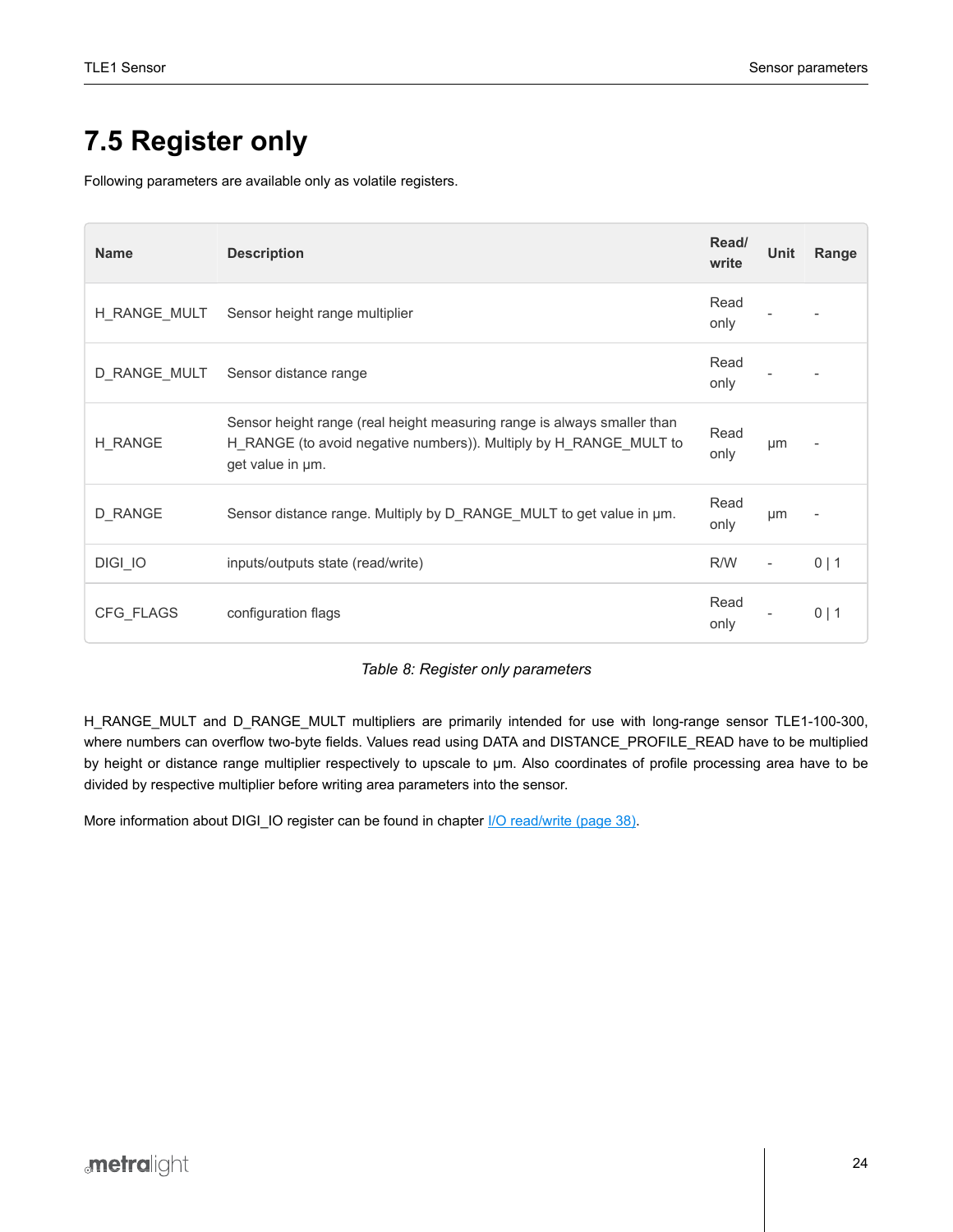CFG\_FLAGS register has following structure:

<span id="page-24-0"></span>

| <b>Address</b> | 0x0100      |        |    |    |    |    |                     |   | 0x0101         |  |                                               |                |            |  |  |   |
|----------------|-------------|--------|----|----|----|----|---------------------|---|----------------|--|-----------------------------------------------|----------------|------------|--|--|---|
| Param          | CFG_FLAGS_H |        |    |    |    |    |                     |   | CFG_FLAGS_L    |  |                                               |                |            |  |  |   |
| Bit #          | 15          | 14     | 13 | 12 | 11 | 10 | ∣9                  | 8 | $\overline{7}$ |  | $6 \mid 5$                                    | $\overline{4}$ | $3 \mid 2$ |  |  | 0 |
| Bit<br>usage   |             | unused |    |    |    |    | CFG CHNG<br>EXT DAT |   |                |  | PROF_ON_IMG<br><b>LSR</b><br>RST IP<br>unused |                |            |  |  |   |

#### *Table 9: Input read/write*

CFG\_CHNG bit: '1' if some sensor parameter was changed, '0' otherwise

EXT\_DAT bit: '1' if extended data format is turned on, '0' otherwise

RST\_IP bit: '1' if the sensor was turned on with IP button pressed, '0' otherwise

PROF\_ON\_IMG: '1' if profile type is set to be displayed on image (values are recalculated), '0' otherwise

LSR bit: '1' laser on, '0' laser off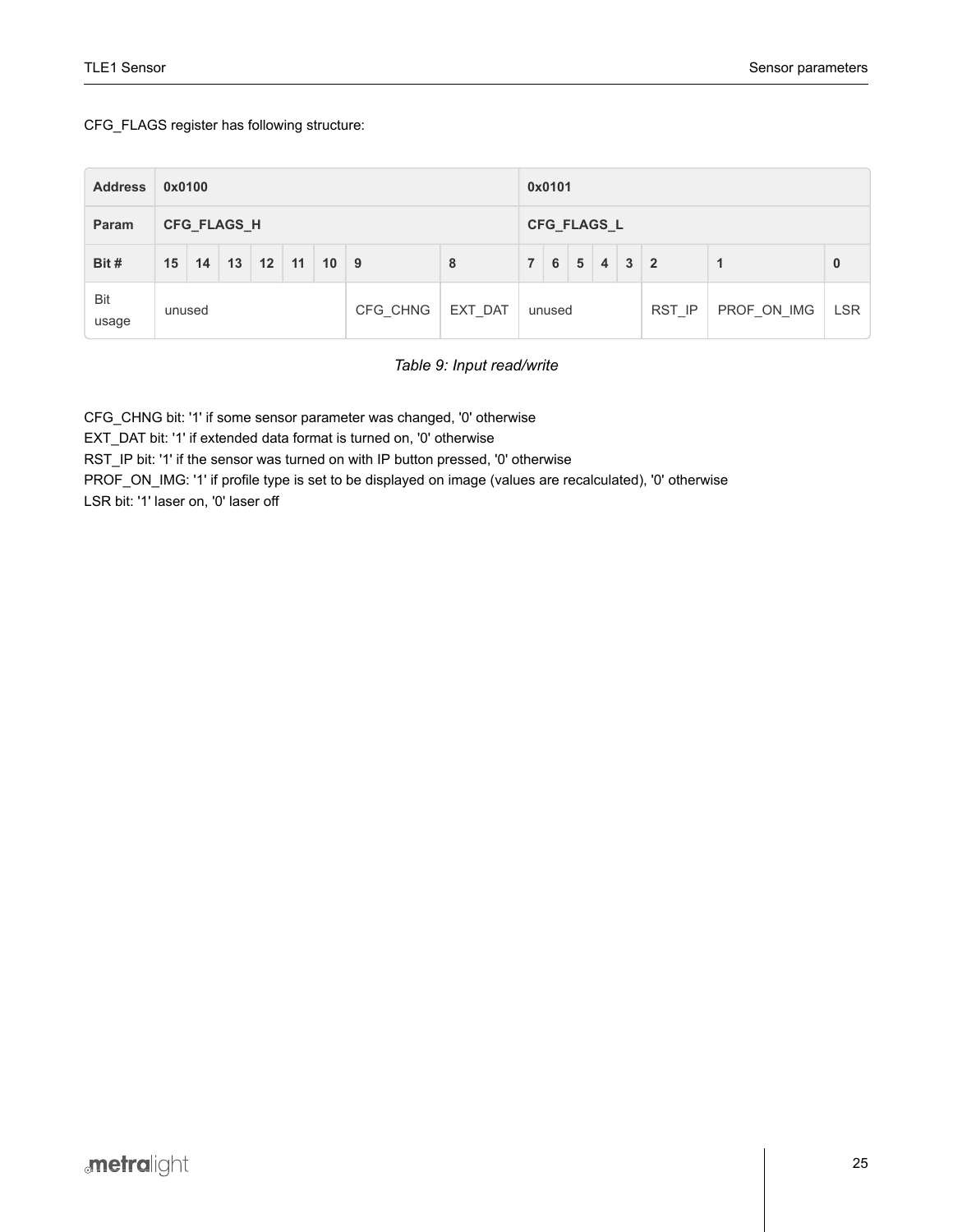## <span id="page-25-0"></span>**8. Measuring modes**

TLE1 sensor can measure distance, edge position, profile, gap size and other shape profiles. TLE1 sensor has up to 3 inputs and 3 outputs (push-pull or NPN/PNP open collector). Inputs can be configured for motor encoder connection. Sensor data can be matched with encoder position for precise 3d shape scanning (please contact Metralight for details). Custom modes can be implemented upon customer request.

Standard DATA command response gives one DISTANCE number and one HEIGHT number. Each of them in two bytes (numbers in range 0 to 65535). These two numbers represents point in sensor measuring plane given by the laser line beam (one axis is distance from the sensor, second axis is along the laser line - see image [Measuring range](#page-11-1) (page 12)). Measuring mode specifies what point to find on measured object (and send as response on data command).

In standard data format sensor returns only Point 1 as a response. In extended data format sensor returns all points. See [Data](#page-17-0) format [\(page 18\)](#page-17-0) for more information about data formats.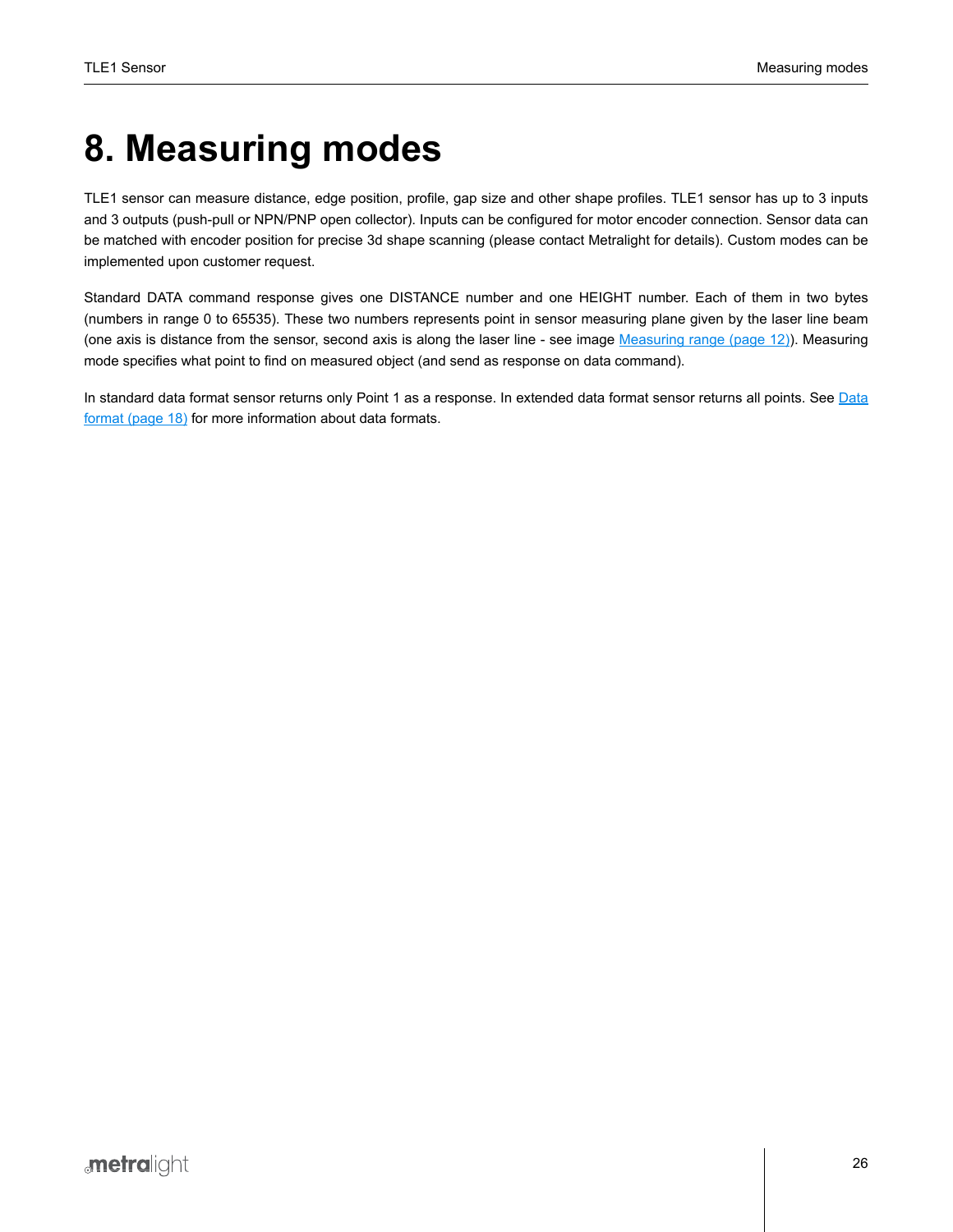#### <span id="page-26-0"></span>**8.1 MODE 0 - Mean Distance**

MODE 0 is intended for measuring of distance from basic plane. Plane can be straight or curved. Result data is average distance of the number of points - user can set the length of processed line (parameters ①② in figure - user defined ROI - see parameters STARTRW, NUMRW). Measurement range is between SMR (start of measuring range) and EMR (end of measuring range). SMR position is represented by sensor as 0, EMR is represented as 30000 (30mm) for TLE1-35-65 or 64000 (64mm) for TLE1-58-122. SMR at 35mm for TLE1-35-65 and 58mm for TLE1-58-122. Measured area can be reduced by ROI or PROFILE AREA settings (see above).

#### **Points meaning:**

<span id="page-26-1"></span>Point 1 - Distance - average distance (computed from laser line points on object selected by the ROI) Point 1 - Height - center of selected ROI (just for reference, for M0 only distance value is important)



*Image 10: MODE 0 example*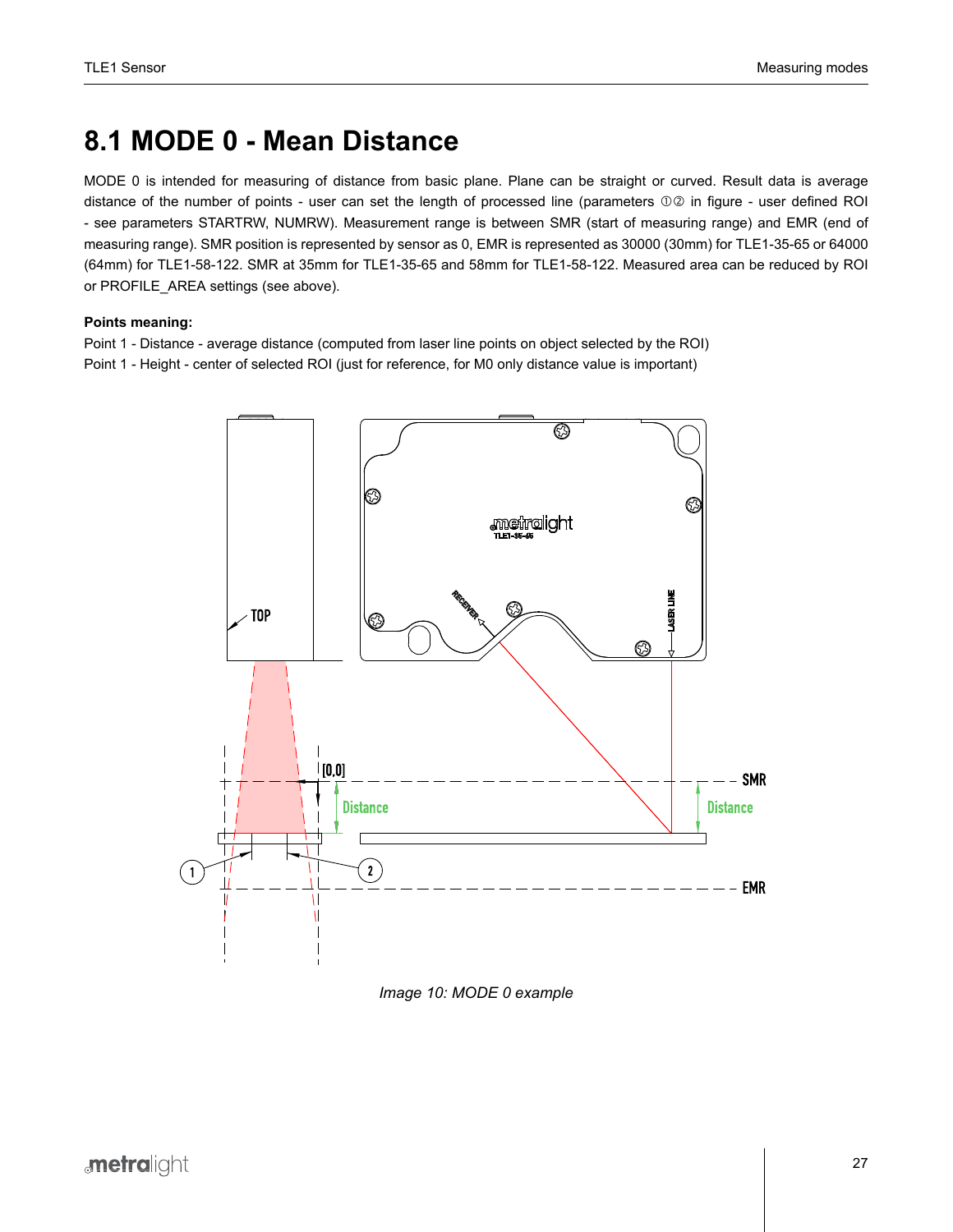### <span id="page-27-0"></span>**8.2 MODE 1 - Closest Segment**

In this mode, sensor finds closest part of the object to the sensor. Size of this object (part of the laser line) is given by the SEGMENT parameter.

#### **Points meaning:**

<span id="page-27-1"></span>Point 1 - coordination of closest found segment



*Image 11: MODE 1 example*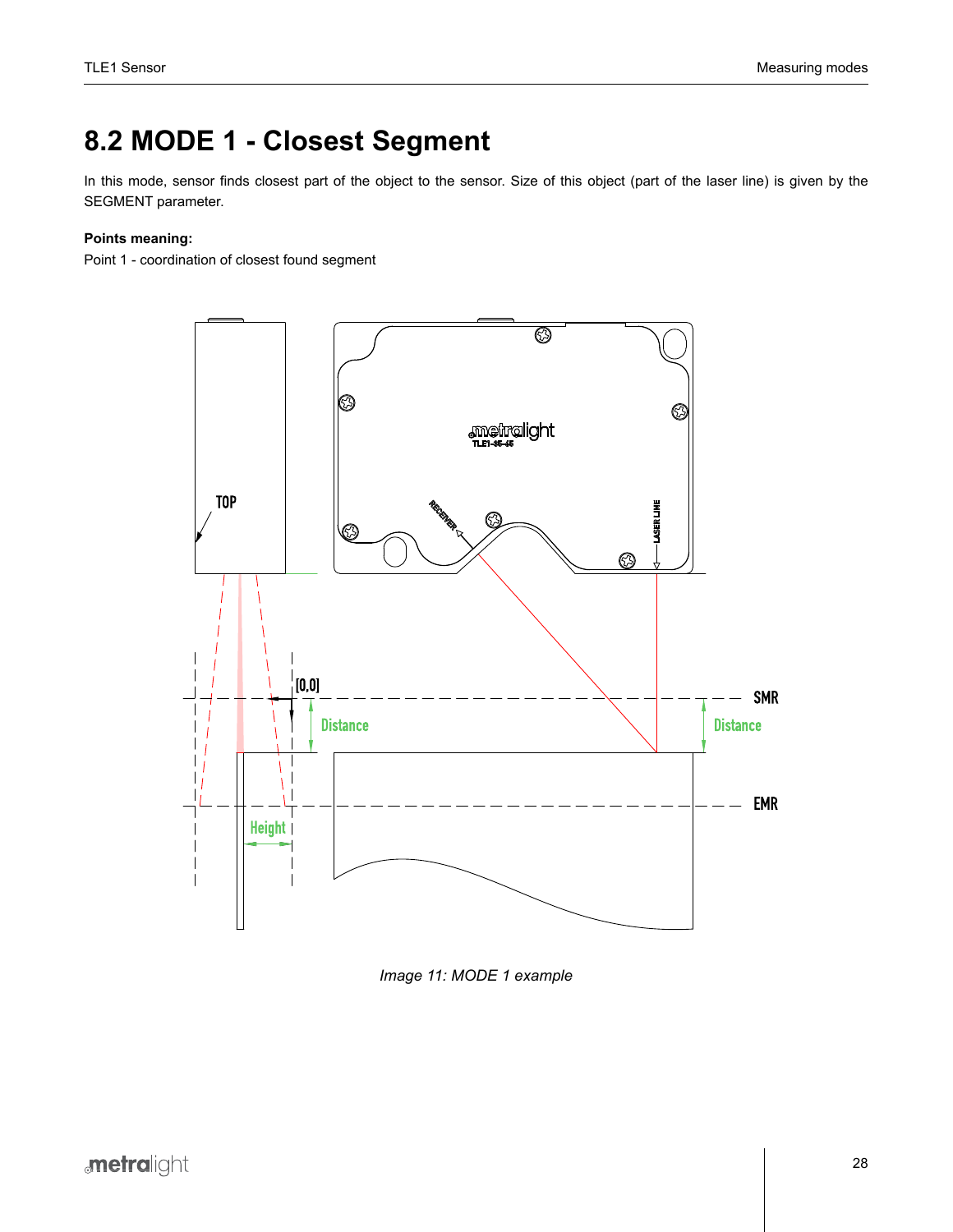<span id="page-28-0"></span>

*Image 12: MODE 1 detailed view*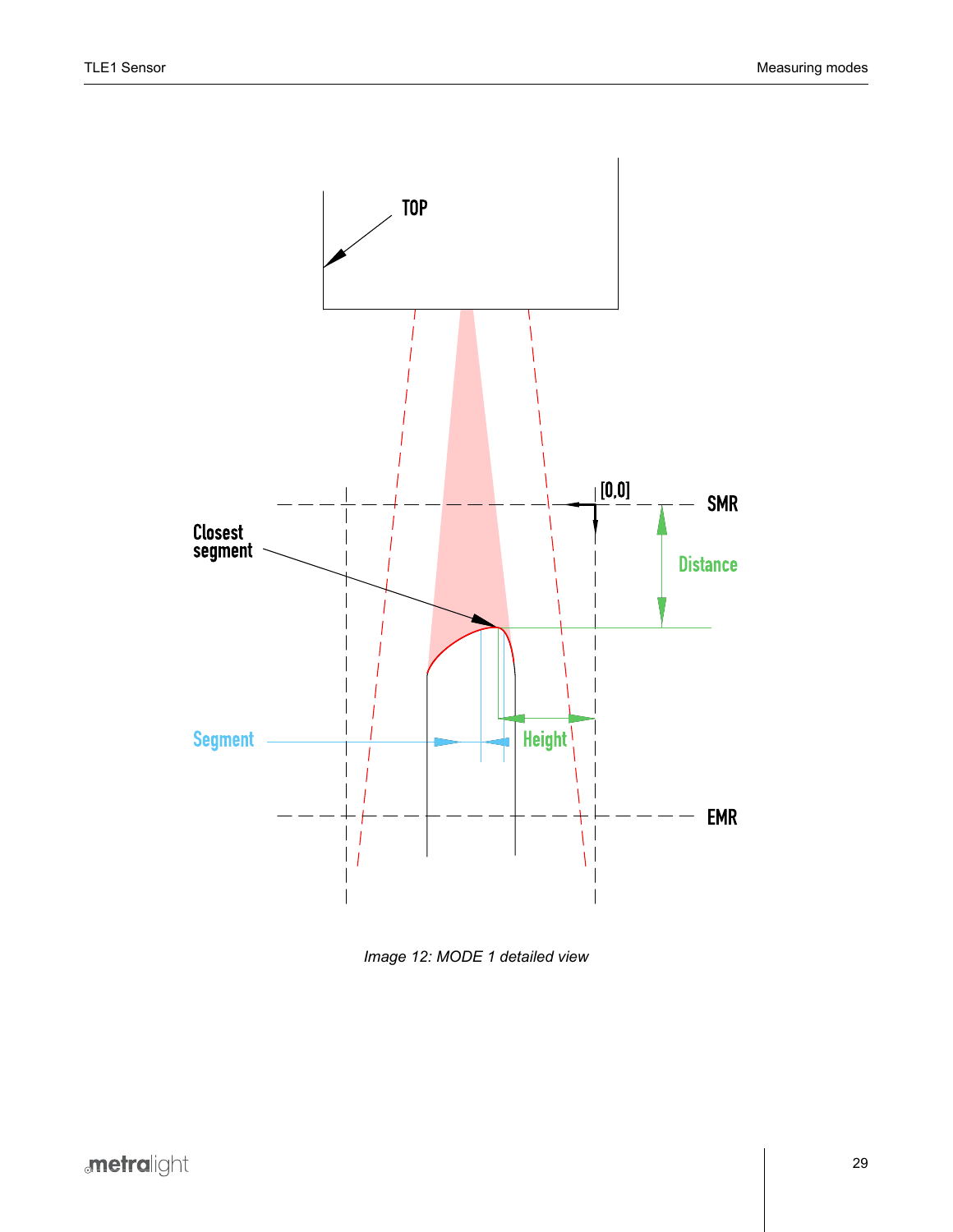### <span id="page-29-0"></span>**8.3 MODE 2 - First Light Segment**

MODE 2 is primary intended for measuring of object EDGE. Measured object has to be presented from sensor top side. SEGMENT parameter specifies the portion of projected line, used for calculating.

#### **Points meaning:**

<span id="page-29-1"></span>Point 1 - coordination of first light point



*Image 13: MODE 2 example*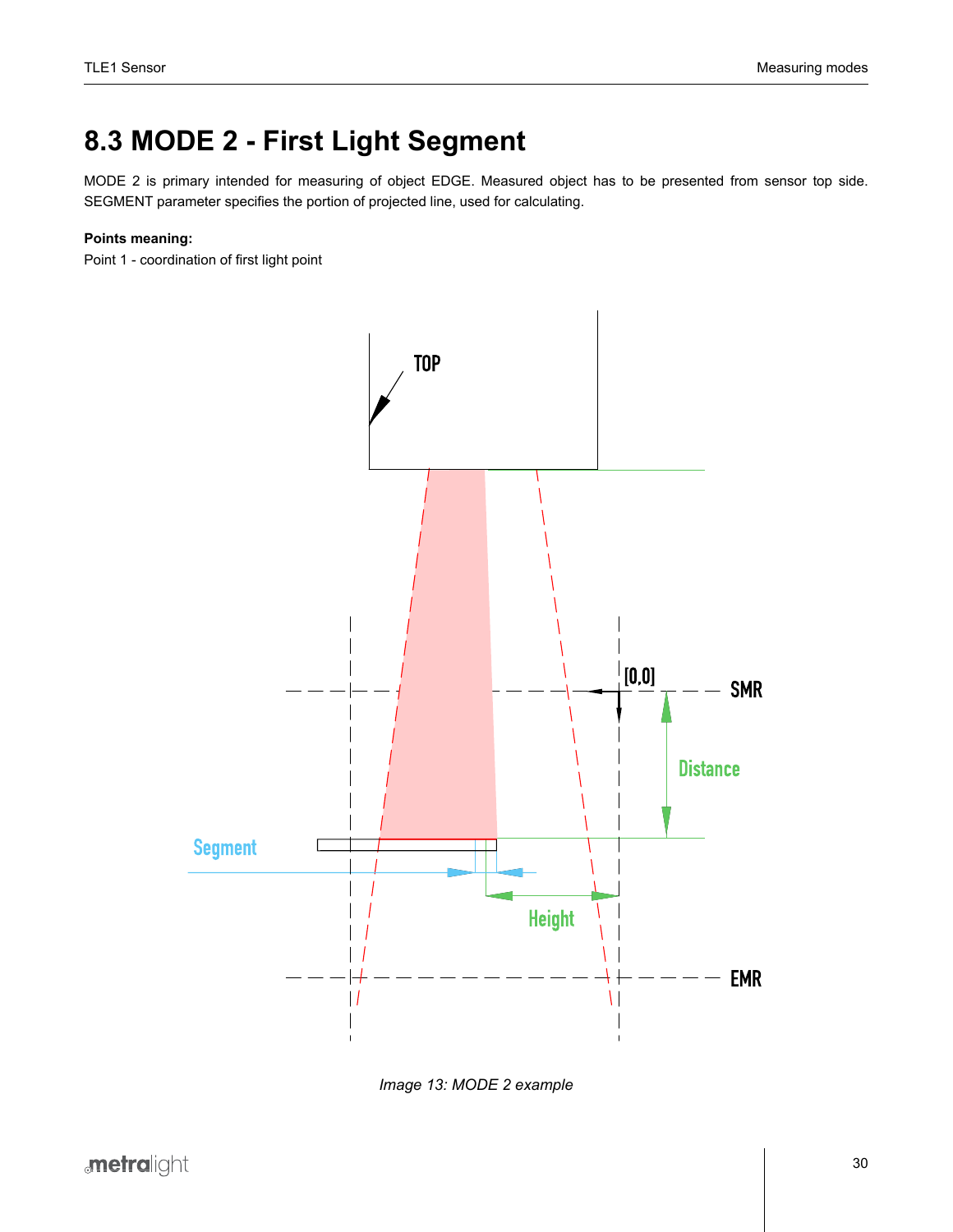### <span id="page-30-0"></span>**8.4 MODE 3 - Last Light Segment**

Same as MODE 2, but object is inserted from the bottom side of the sensor.

#### **Points meaning:**

Point 1 - coordination of last light point



*Image 14: MODE 3 example*

### <span id="page-30-1"></span>**8.5 MODE 4 - Furthest Segment**

Same as mode M1, but algorithm finds furthest part of laser line from the front side of the sensor (with biggest distance from the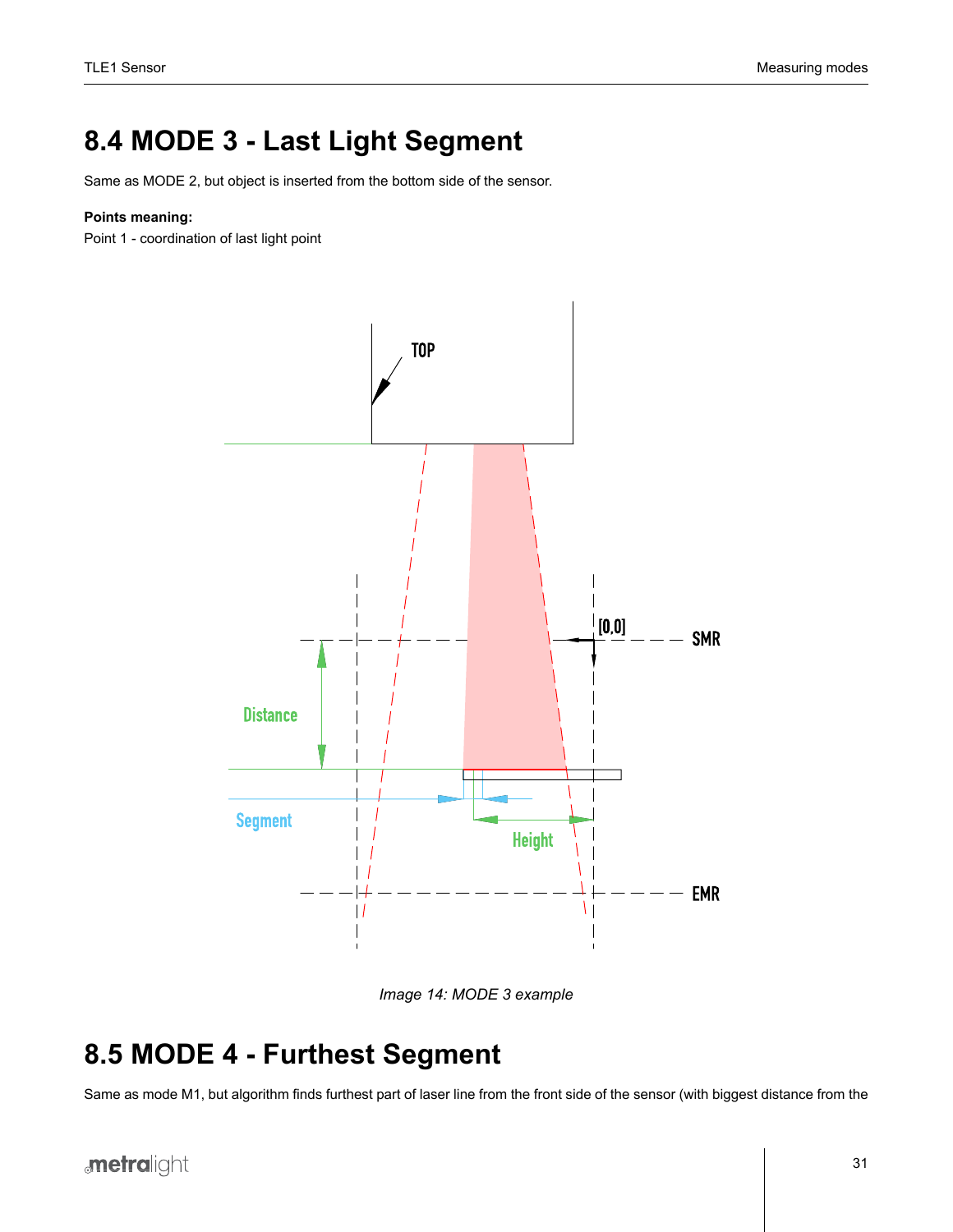sensor).

#### **Points meaning:**

Point 1 - coordination of furthest found segment

#### <span id="page-31-0"></span>**8.6 MODE 5 - Gap Position**

Biggest GAP between objects.

#### **Points meaning:**

Point 1 - coordination of center of biggest continuous gap (computed as average from edge points)

Point 2 - coordination of first edge

Point 3 - coordination of second edge

Point 4 - height of found gap (distance = 0)

#### <span id="page-31-1"></span>**8.7 MODE 6 - Gap Height**

Biggest GAP between objects. Same as mode 5, but has different order of returned points. This matters mostly in standard data mode, where only Point 1 is returned.

#### **Points meaning:**

Point 1 - height of found gap (distance = 0)

Point 2 - coordination of first edge

Point 3 - coordination of second edge

Point 4 - coordination of center of biggest continuous gap (computed as average from edge points)

### <span id="page-31-2"></span>**8.8 MODE 7 - Object Position**

Biggest object, which means biggest continuous segment (number of lines) with light intensity exceeding required threshold.

#### **Points meaning:**

Point 1 - coordination of center of biggest continuous object (computed as average from edge points)

Point 2 - coordination of first edge

Point 3 - coordination of second edge

Point 4 - height of object (distance = 0)

#### <span id="page-31-3"></span>**8.9 MODE 8 - Object Height**

Biggest object, which means biggest continuous segment (number of lines) with light intensity exceeding required threshold. The mode is the same as mode 7, but has different order of returned points. This matters mostly in standard data mode, where only Point 1 is returned.

#### **Points meaning:**

Point 1 - height of object (distance = 0)

Point 2 - coordination of first edge

Point 3 - coordination of second edge

Point 4 - coordination of center of biggest continuous object (computed as average from edge points)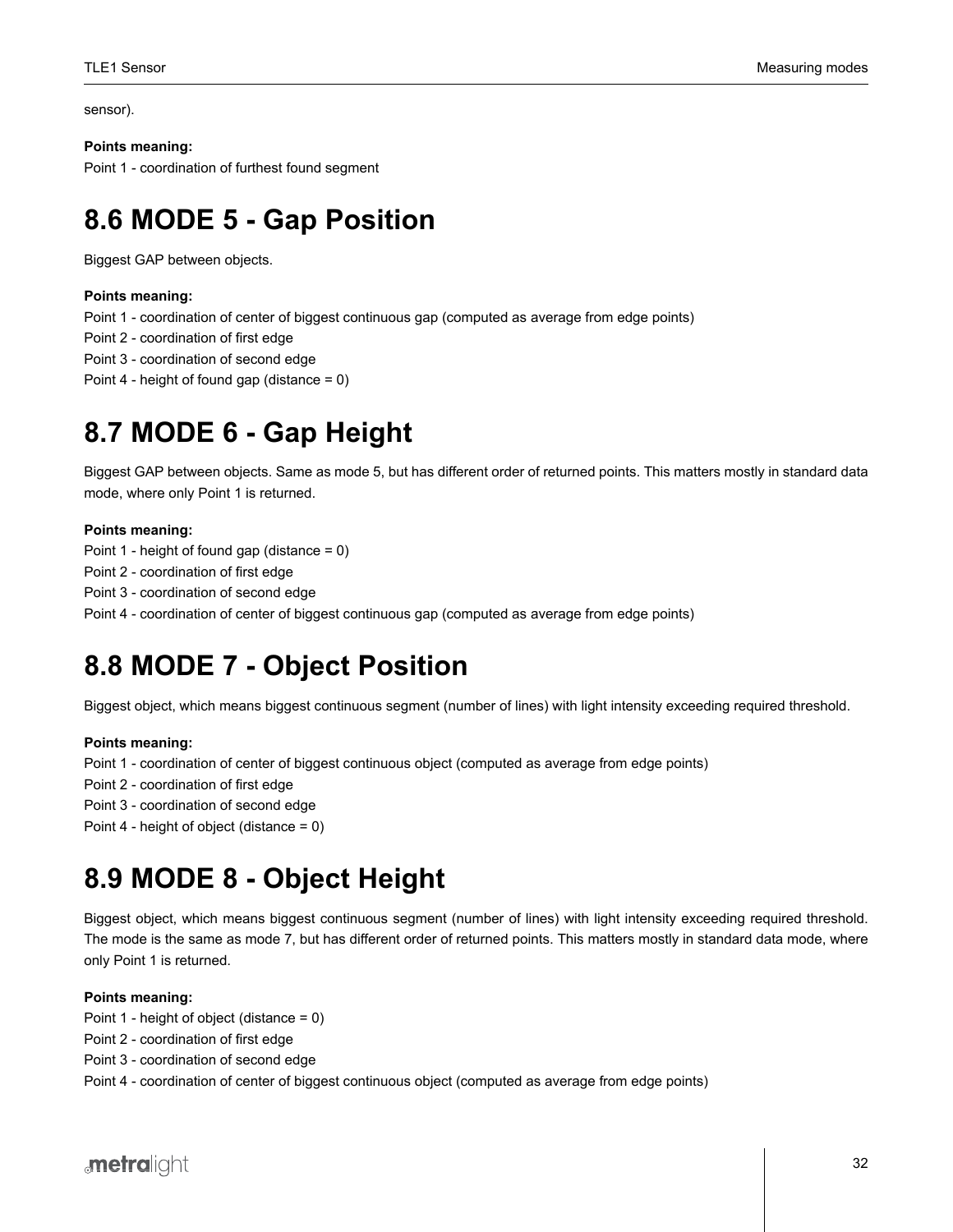### **8.10 MODE 9 - Edge**

#### **Only available using sensor firmware 3v7 and higher.**

Mode returns position of the end of first line found in measuring area. More specifically: when going through profile points from top to bottom (lowest height to highest), mode returns position of last point of first continuous object found in measuring area. Parameters INCL\_LIM, SEGMENT and SUBSEGMENT can be used to filter objects and its edges.

#### **Points meaning:**

Point 1 - coordination of object edge position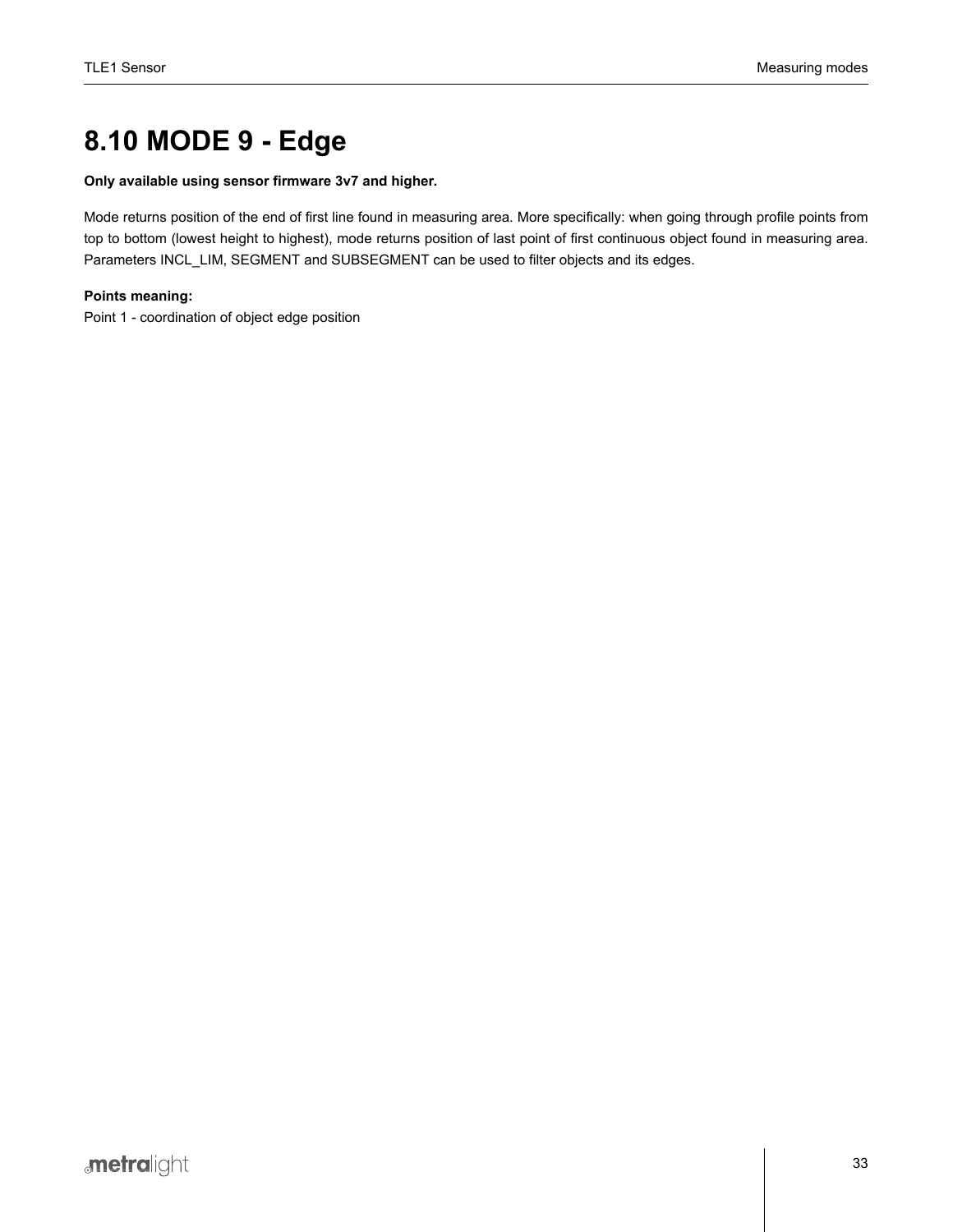# <span id="page-33-0"></span>**9. Digital I/O**

### <span id="page-33-1"></span>**9.1 Output configuration**

Output configuration occupies two bytes and is present in every memory bank (0-7). In the tables below X represents the address of the bank (7, 8, 9, A, ... E): For BANK\_0  $X = 7$ , for BANK\_1  $X = 8$ , ..., for BANK\_7  $X = E$ .

There are three outputs available. In the tables below, x represents the output address which is C for input 1, D for input 2 and E for input 3.

<span id="page-33-2"></span>

| <b>Address</b> | 0x0FXx0<br>$(X = 7, 8, 9, A, B, C, D, E; x = C, D, E)$                                             | 0x0FXx1<br>$(X = 7, 8, 9, A, B, C, D, E; x = C, D, E)$ |    |    |    |    |   |   |                       |                                                |        |                |           |                |                |             |
|----------------|----------------------------------------------------------------------------------------------------|--------------------------------------------------------|----|----|----|----|---|---|-----------------------|------------------------------------------------|--------|----------------|-----------|----------------|----------------|-------------|
| Param          | OUT_X_CFG0_H (X = 1, 2, 3)                                                                         | OUT_X_CFG0_L $(X = 1, 2, 3)$                           |    |    |    |    |   |   |                       |                                                |        |                |           |                |                |             |
| Bit #          | 15                                                                                                 | 14                                                     | 13 | 12 | 11 | 10 | 9 | 8 | $\overline{7}$        | 6                                              | 5      | $\overline{4}$ | 3         | $\overline{2}$ | $\overline{1}$ | $\mathbf 0$ |
| Bit<br>name    | $\Omega$<br>$\Omega$<br><b>INV</b><br>$\Omega$<br>$\Omega$<br>$\Omega$<br>$\Omega$<br>$\mathbf{0}$ |                                                        |    |    |    |    |   |   |                       | $\Omega$<br>$\Omega$<br><b>TYPE</b><br>SRC SEL |        |                |           |                |                |             |
| Meaning        | enable output<br>inverting                                                                         | unused                                                 |    |    |    |    |   |   | output type<br>config |                                                | unused |                | selection | output source  |                |             |

*Table 10: Output configuration*

<span id="page-33-3"></span>TYPE1 and TYPE0 bits defines output type. See table below.

| TYPE1 | <b>TYPE0</b> | <b>OUT type</b>  |
|-------|--------------|------------------|
| U     | U            | $NC^*$           |
| U     |              | <b>NPN</b>       |
| 1     | U            | <b>PNP</b>       |
|       | 1            | <b>PUSH/PULL</b> |

*Table 11: Output type configuration*

\* NC = not connected

SRC\_SEL3, SRC\_SEL2, SRC\_SEL1 and SRC\_SEL0 bits defines output source. See table below.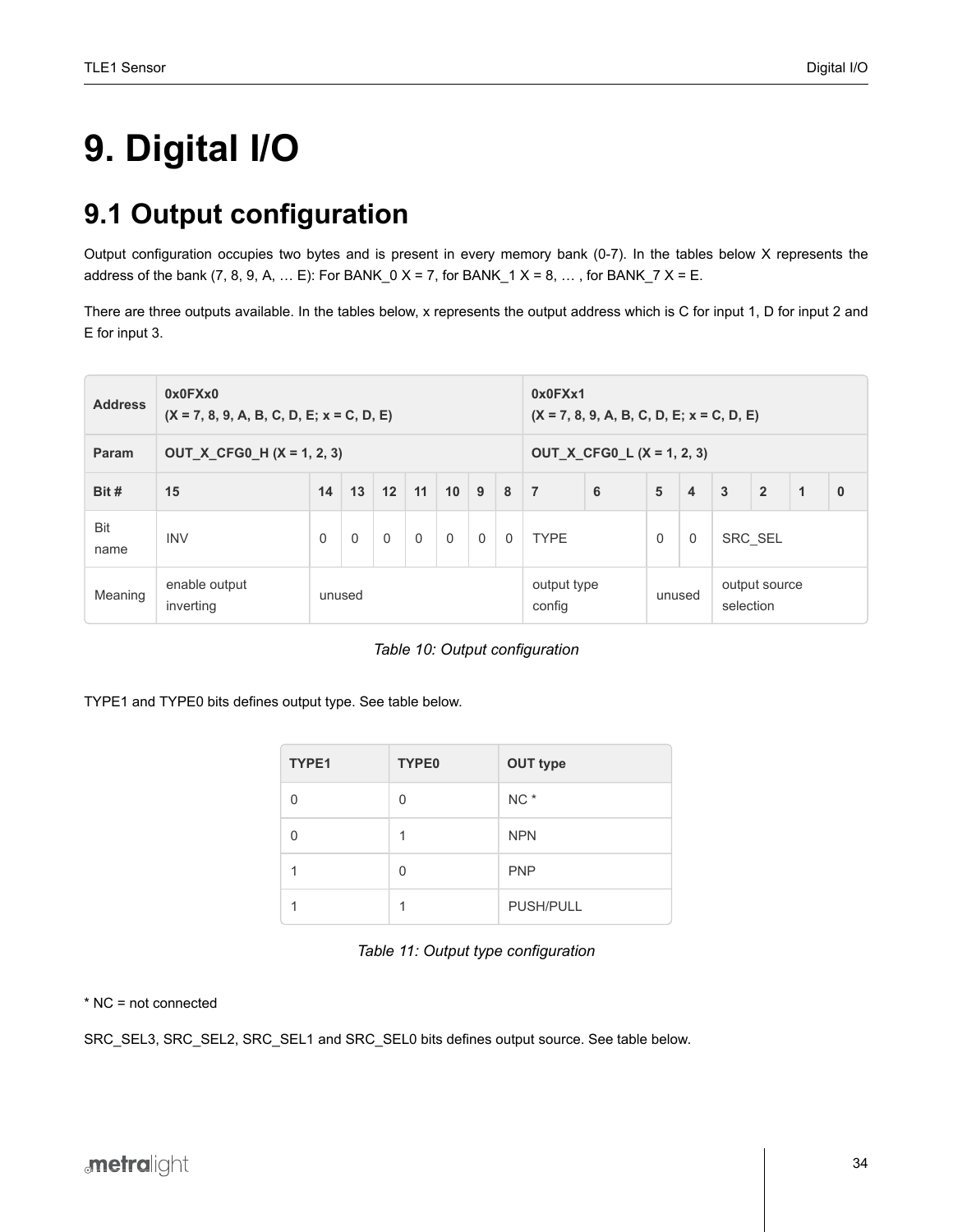<span id="page-34-1"></span>

| SRC_SEL3    | SRC_SEL2       | SRC_SEL1    | SRC_SEL0    | output          | description                                |
|-------------|----------------|-------------|-------------|-----------------|--------------------------------------------|
| 0           | $\overline{0}$ | $\mathbf 0$ | $\mathsf 0$ | 0               |                                            |
| $\mathbf 0$ | $\overline{0}$ | $\mathbf 0$ | 1           | SYNC_OUT        | synchronization with internal sensor clock |
| 0           | $\mathbf 0$    | 1           | 0           | OBJ_IN          | object in signal                           |
| $\mathbf 0$ | $\overline{0}$ | 1           | 1           | USER_OUT        | command defined value                      |
| 0           | 1              | $\mathbf 0$ | 0           | IN <sub>1</sub> | digital IN connected to output             |
| $\mathbf 0$ | $\mathbf{1}$   | $\mathbf 0$ | 1           | IN <sub>2</sub> | digital IN connected to output             |
| 0           | $\mathbf{1}$   | 1           | 0           | IN <sub>3</sub> | digital IN connected to output             |
| $\mathsf 0$ | $\mathbf{1}$   | 1           | 1           | $\mathsf 0$     | unused                                     |
| 1           | $\overline{0}$ | $\mathbf 0$ | 0           | 0               | unused                                     |
| 1           | $\overline{0}$ | $\mathbf 0$ | 1           | 0               | unused                                     |
| 1           | $\mathbf 0$    | 1           | 0           | 0               | unused                                     |
| 1           | $\overline{0}$ | 1           | 1           | 0               | unused                                     |
| 1           | $\mathbf{1}$   | $\mathbf 0$ | $\mathsf 0$ | $\mathsf 0$     | unused                                     |
| 1           | 1              | $\mathbf 0$ | 1           | 0               | unused                                     |

|  |  | Table 12: Output source selection |
|--|--|-----------------------------------|
|  |  |                                   |

### <span id="page-34-0"></span>**9.2 Input configuration**

Input configuration occupies two bytes and is present in every memory bank (0-7). In the tables below X represents the address of the bank  $(7, 8, 9, A, ... E)$ : For BANK\_0 X = 7, for BANK\_1 X = 8, ..., for BANK\_7 X = E.

There are three inputs available, each occupies two bytes. For IN\_1,  $x = 0$  (LOW\_BYTE), 1 (HIGH\_BYTE); for IN\_2,  $x = 2$ , 3; for  $IN_3$ ,  $x = 4, 5$ .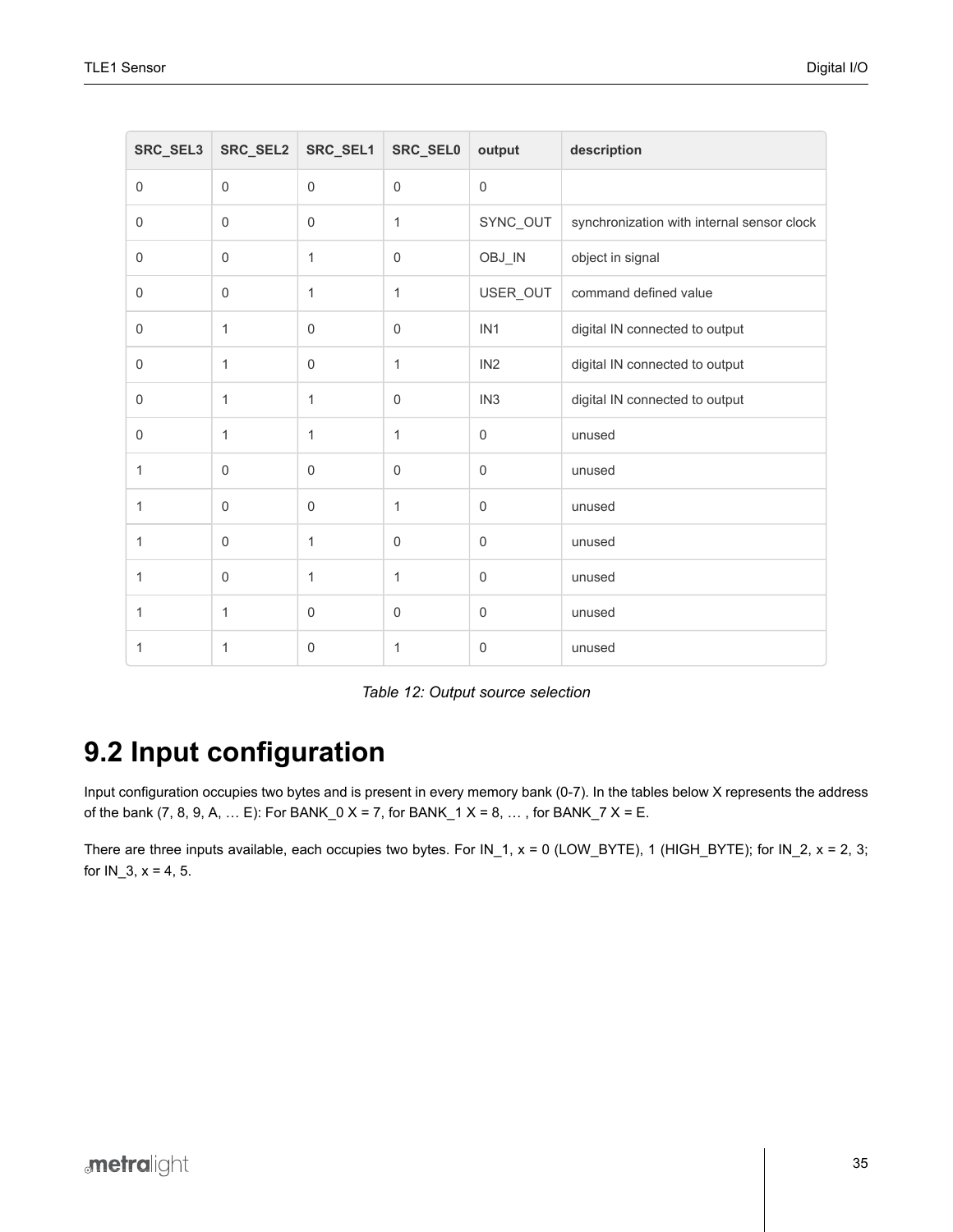| <b>TLE1 Sensor</b> | Digital I/O |
|--------------------|-------------|
|--------------------|-------------|

<span id="page-35-0"></span>

| <b>Address</b> | 0x0FXFx<br>$(X = 7, 8, 9, A, B, C, D, E; x = 0, 2, 4)$ | 0x0FXFx<br>$(X = 7, 8, 9, A, B, C, D, E; x = 1, 3, 5)$ |                               |                        |              |                 |          |             |                                       |               |             |                |                |                |                |              |
|----------------|--------------------------------------------------------|--------------------------------------------------------|-------------------------------|------------------------|--------------|-----------------|----------|-------------|---------------------------------------|---------------|-------------|----------------|----------------|----------------|----------------|--------------|
| Param          |                                                        |                                                        | $IN\_O\_CFGO_H (O = 1, 2, 3)$ |                        |              |                 |          |             | $IN\_O\_CFG0\_L (O = 1, 2, 3)$        |               |             |                |                |                |                |              |
| Bit #          | 15                                                     | 14                                                     | -13                           | 12                     | 11           | 10 <sup>1</sup> | 9        | 8           | $\overline{7}$<br>6                   |               | $5^{\circ}$ | $\overline{4}$ | $\overline{3}$ | $\overline{2}$ | $\overline{1}$ | $\mathbf{0}$ |
| Bit name       | $\Omega$                                               | $\Omega$                                               | <b>HOLD</b>                   | <b>INV</b>             | $\Omega$     | $\Omega$        | $\Omega$ | $\Omega$    |                                       | <b>FILTER</b> |             |                |                |                |                |              |
| Meaning        | 0                                                      | $\Omega$                                               | enable hold function          | enable input inverting | $\mathbf{0}$ | $\mathbf 0$     | $\Omega$ | $\mathbf 0$ | Time constant of digital input filter |               |             |                |                |                |                |              |

#### *Table 13: Input configuration*

**FILTER**: Time constant of digital input filter (signal has to be stable for (Filter+1)×5 µs). **HOLD**: Enable hold '1' function of input until reading. **INV**: Enable input inverting.

<span id="page-35-1"></span>Connection of inputs:

| <b>Address</b> | 0x0FXF6      |                |          |             |             |                      |                |             | 0x0FXF7                |   |                       |                                           |  |  |  |  |  |
|----------------|--------------|----------------|----------|-------------|-------------|----------------------|----------------|-------------|------------------------|---|-----------------------|-------------------------------------------|--|--|--|--|--|
| Param          | IN_SELECTS_H |                |          |             |             |                      |                |             | IN SELECTS L           |   |                       |                                           |  |  |  |  |  |
| Bit#           | 15           | 14             | 13       |             | $12$ 11     | $10 \quad 9 \quad 8$ |                |             | $\vert$ 7              | 6 | 5                     | $\mathbf 0$                               |  |  |  |  |  |
| Bit name       | $\Omega$     | $\overline{0}$ | $\Omega$ | $\mathbf 0$ | $\mathbf 0$ | $\mathbf 0$          | $\overline{0}$ | $\mathbf 0$ | LSRoff_SEL<br>LED3 SEL |   |                       | ECH_A_SEL<br>ECH_B_SEL                    |  |  |  |  |  |
| Meaning        | unused       |                |          |             |             |                      |                |             |                        |   | ECH A - edge counting | ECH $\,$ B - direction (0 - up, 1 - down) |  |  |  |  |  |

*Table 14: Input connections*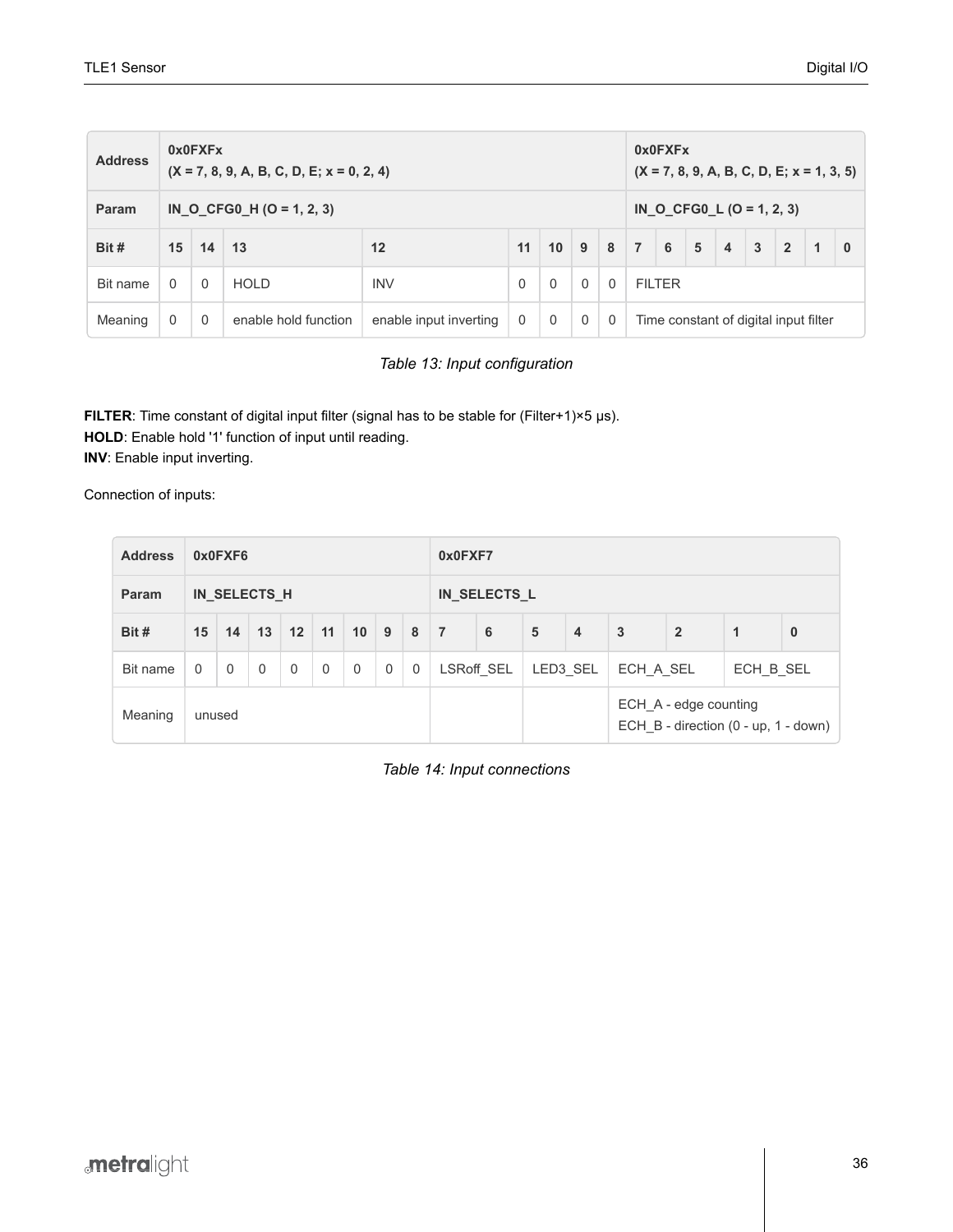|   | LED3_SEL1   LED3_SEL0 |                 |
|---|-----------------------|-----------------|
| 0 | $\Omega$              | $NC*$           |
| O |                       | IN <sub>1</sub> |
| 1 | 0                     | IN <sub>2</sub> |
|   |                       | IN <sub>3</sub> |

*Table 15: Inputs to user LED connection*

<span id="page-36-1"></span><span id="page-36-0"></span>Connecting inputs to switch laser on/off:

| LSRoff SEL1   LSRoff SEL0 |   |                 |
|---------------------------|---|-----------------|
| 0                         | 0 | $NC^*$          |
| 0                         |   | IN <sub>1</sub> |
| 1                         | U | IN <sub>2</sub> |
|                           |   | IN <sub>3</sub> |

*Table 16: Inputs to laser on/off connection*

<span id="page-36-2"></span>Position encoder channel 1 and channel 0:

| ECH_A_SEL1 | ECH_A_SEL0 |                 |
|------------|------------|-----------------|
| 0          | 0          | $NC^*$          |
| 0          | 1          | IN <sub>1</sub> |
| 1          | 0          | IN <sub>2</sub> |
|            |            | IN <sub>3</sub> |

*Table 17: Position encoder channel 1*

| ECH_B_SEL1 | ECH_B_SEL0 |                 |
|------------|------------|-----------------|
| U          | U          | $NC^*$          |
| ∩          |            | IN <sub>1</sub> |
| 1          | U          | IN <sub>2</sub> |
|            |            | IN <sub>3</sub> |

*Table 18: Position encoder channel 0*

\* NC = not connected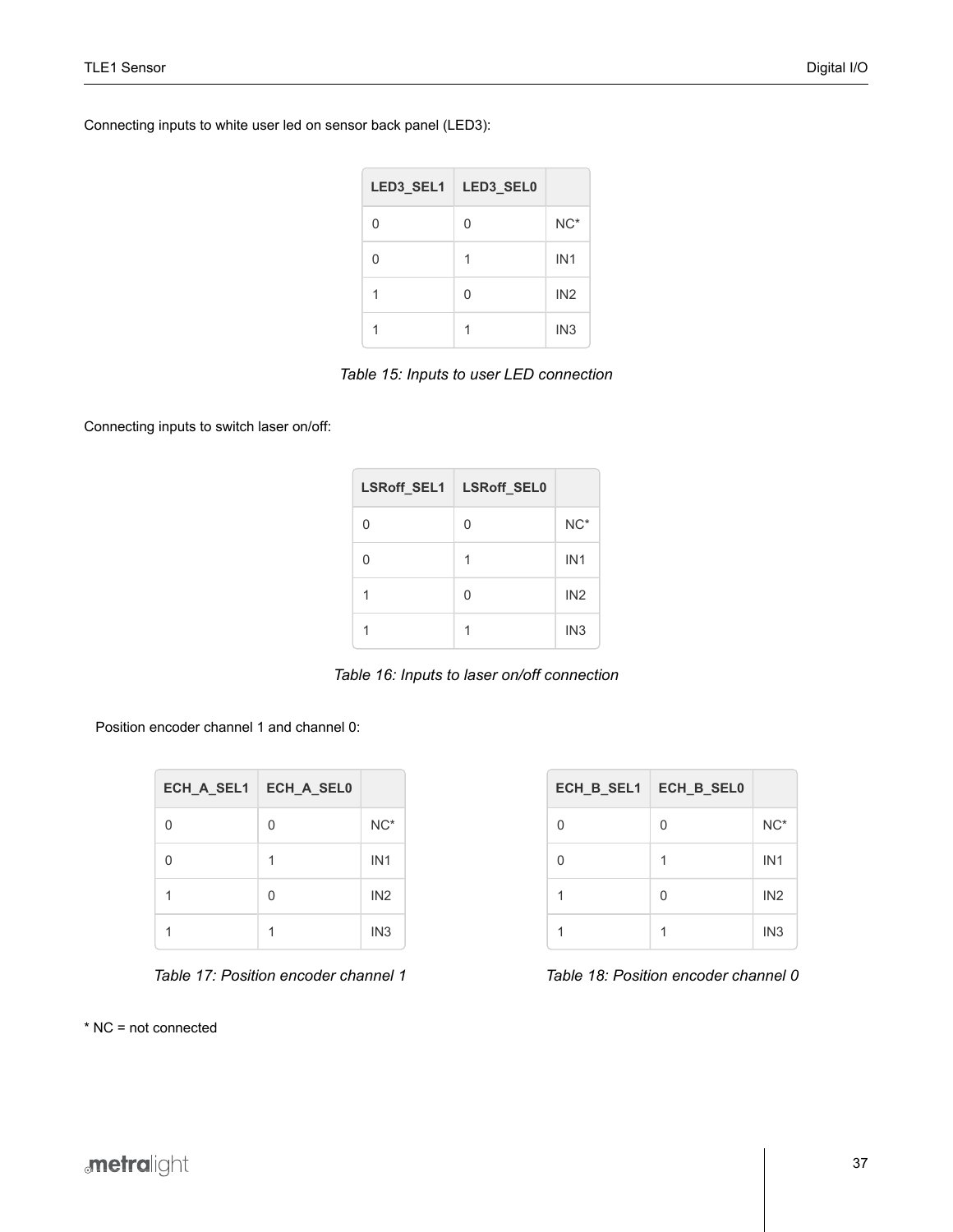### <span id="page-37-0"></span>**9.3 Read/write**

<span id="page-37-1"></span>State of inputs/outputs can be read/written using parameter in register DIGI\_IO. Register has following structure:

| <b>Address</b> | 0x0102                   |        |                          |                          |    |                 |                 |                 |                          | 0x0103                                         |   |                          |                          |           |                  |           |  |
|----------------|--------------------------|--------|--------------------------|--------------------------|----|-----------------|-----------------|-----------------|--------------------------|------------------------------------------------|---|--------------------------|--------------------------|-----------|------------------|-----------|--|
| Param          | DIGI_IO_H                |        |                          |                          |    |                 |                 | DIGI_IO_L       |                          |                                                |   |                          |                          |           |                  |           |  |
| Bit #          | 15                       | 14     | 13                       | 12                       | 11 | 10              | 9               | 8               | $\overline{7}$           | 6                                              | 5 | $\overline{4}$           | $3 \mid 2$               |           | $\mathbf 0$      |           |  |
| Read/write     | $\overline{\phantom{a}}$ | ۰      | $\overline{\phantom{a}}$ | $\overline{\phantom{a}}$ | ٠  | R               | R               | R               | $\overline{\phantom{a}}$ | $\overline{\phantom{a}}$                       | - | $\overline{\phantom{a}}$ | $\overline{\phantom{a}}$ | <b>RW</b> | <b>RW</b>        | <b>RW</b> |  |
| Bit usage      |                          | unused |                          |                          |    | IN <sub>3</sub> | IN <sub>2</sub> | IN <sub>1</sub> |                          | OUT <sub>3</sub><br>OUT <sub>2</sub><br>unused |   |                          |                          |           | OUT <sub>1</sub> |           |  |

*Table 19: Input read/write*

States of the inputs is available for reading in bits IN1, IN2, IN3. Output state is accessible in bits OUT1, OUT2, OUT3. If outputs are configured as USER\_OUT (see table [Output configuration](#page-33-2) (page 34)), their value can be changed by writing value in those bits.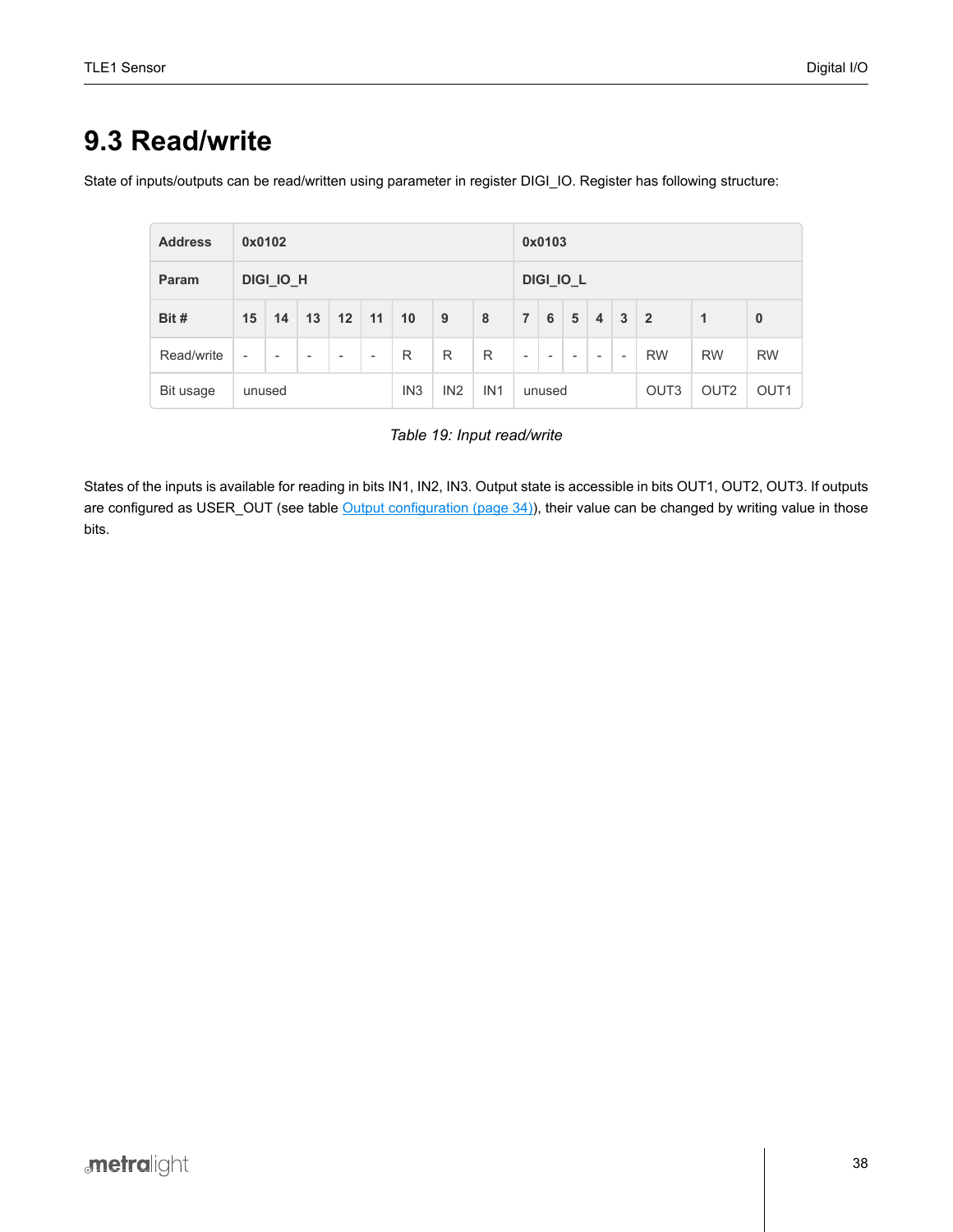# <span id="page-38-0"></span>**10. Installation**

USE APPROPRIATE MOUNTING SCREWS (SEE MECHANICAL DRAWING)

AVOID ESPECIALLY DIRECT SUNLIGHT AND ALL OTHER LIGHT SOURCES WITH WAVELENGTH CLOSE TO 650nm (see Optical filter transmittance on figure below).

ALWAYS KEEP OPTICAL WINDOWS CLEAN, FREE FROM DUST AND FINGERPRINTS, AVOID SCRATCHES ON THE OPTICAL WINDOWS.

<span id="page-38-1"></span>USE CORRECT VOLTAGE - SEE ELECTRICAL SPECIFICATION



*Image 15: Ambient light optical filter transmittance*

#### **Laser Safety**

<span id="page-38-2"></span>TLE1 Sensor is classified as Class 1M Laser device (Laser power < 3mW according to IEC 60825-1 or ANSI Z136.1). A Class 1M laser is safe for all conditions of use except when passed through magnifying optics such as microscopes and telescopes. Class 1M lasers produce large-diameter beams, or beams that are divergent.



*Image 16: Class 1M Laser safety label*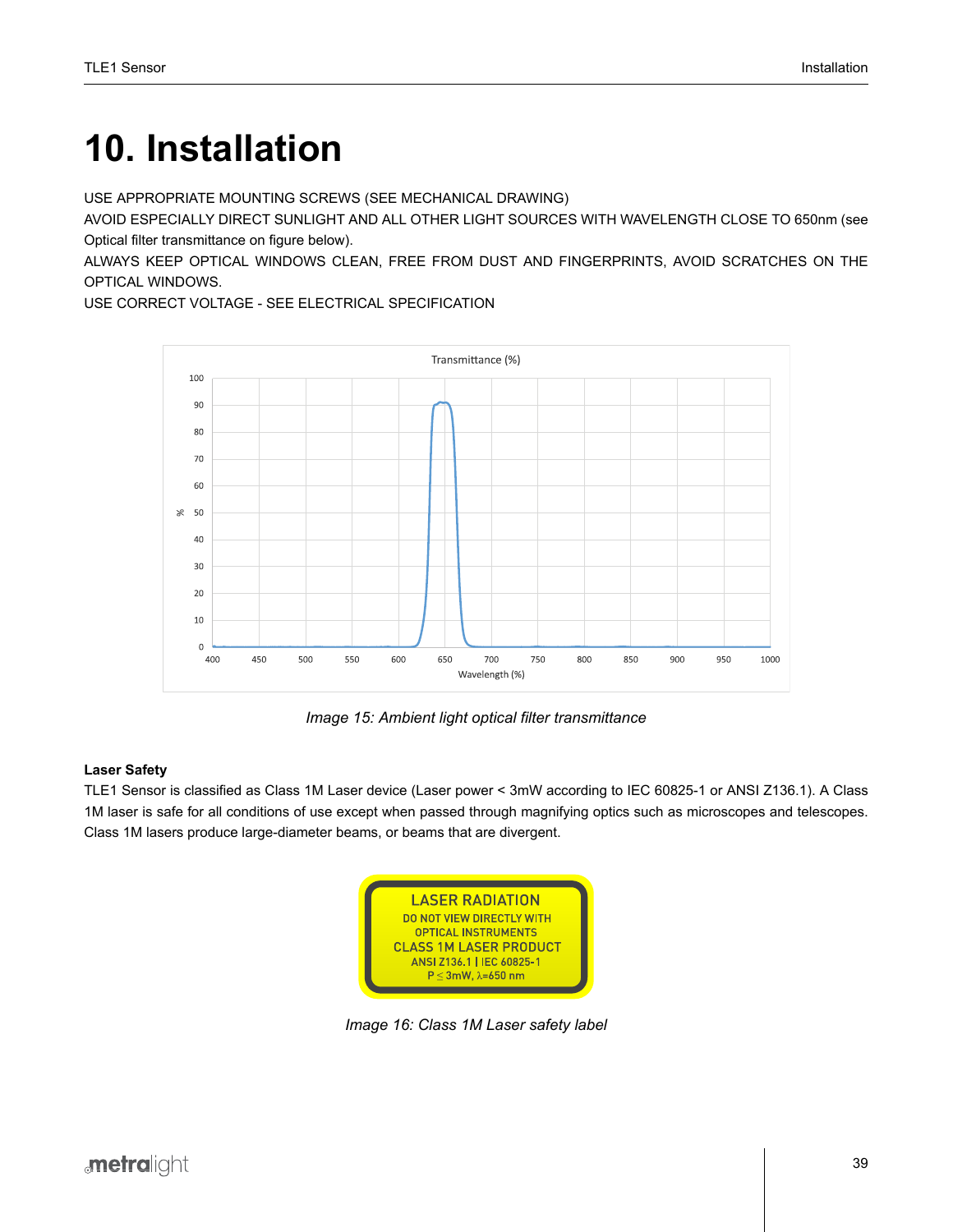## <span id="page-39-0"></span>**11. Code examples**

Microsoft C# code example:

```
using System;
using System.Collections.Generic;
using System.Linq;
using System.Net.Sockets;
using System.IO;
namespace TCPexample
{
 class Program
 {
    static void Main(string[] args)
    {
      TcpClient tcpClient = new TcpClient();
      tcpClient.Connect("192.168.0.15", 1024);
      NetworkStream stream = tcpClient.GetStream();
      stream.Write(new byte[] { 0x10 }, 0, 1); //send data request
      while (tcpClient.Available < 5) { }; //wait for sensor response
      byte[] recievedData = new byte[5]; //read sensor response
      stream.Read(recievedData, 0, 5);
      Console.WriteLine(recievedData[0] * 256 + recievedData[1]); //display result
      tcpClient.Close();
    }
 }
}
```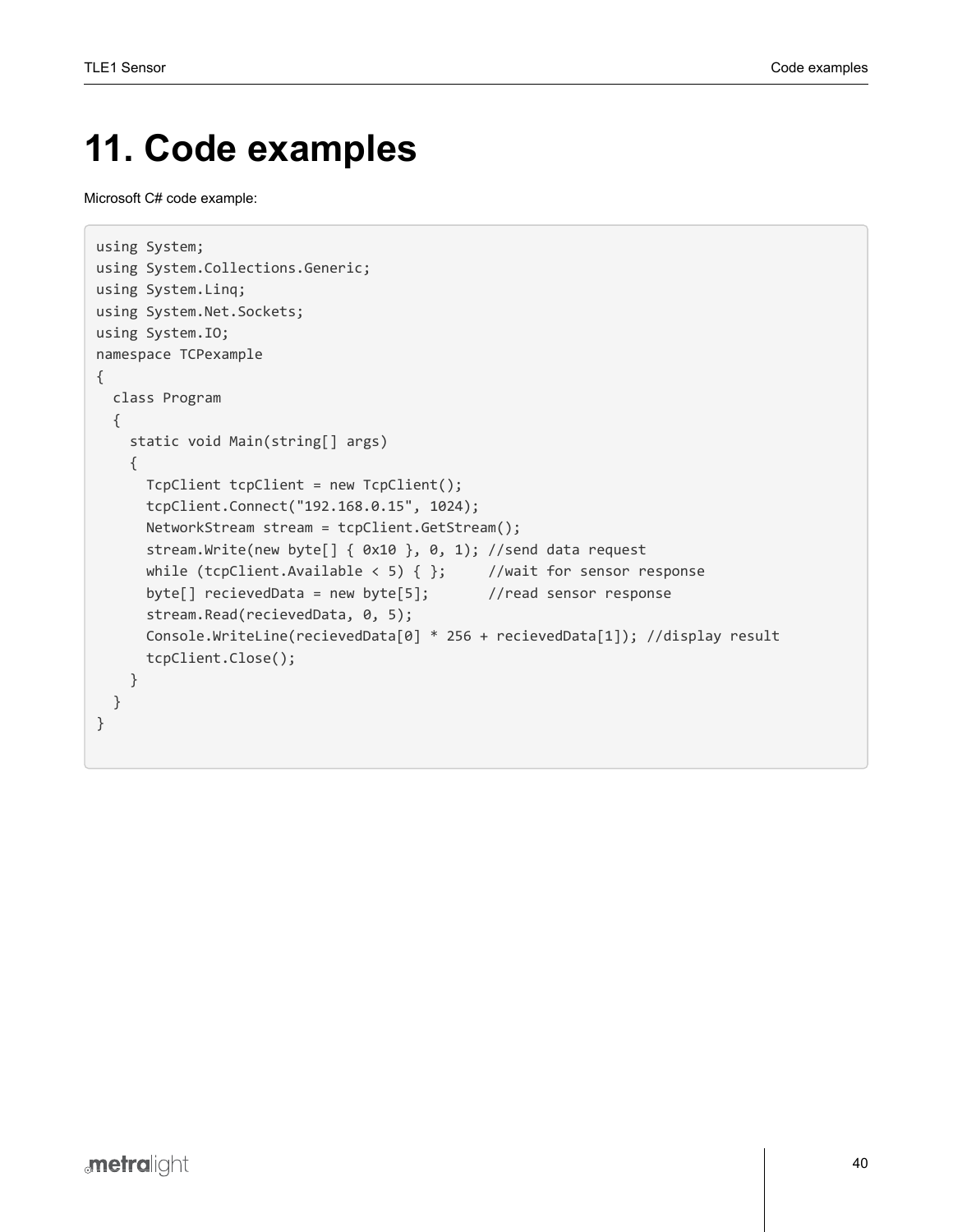Java code example:

```
import java.io.BufferedInputStream;
import java.io.BufferedOutputStream;
import java.io.IOException;
import java.net.Socket;
import java.net.UnknownHostException;
public class MainClass {
public static void main(String[] args) throws UnknownHostException, IOException {
 try {
    Socket socket = new Socket("10.226.164.150", 1024);
    BufferedOutputStream out = new BufferedOutputStream(socket.getOutputStream());
    BufferedInputStream in = new BufferedInputStream(socket.getInputStream());
   out.write(new byte[]{16}, 0, 1); //send data request
   out.flush();
   byte[] recievedData = new byte[5];
   in.read(recievedData, 0, 5); //read sensor response
   System.out.println(recievedData[0] * 256 + recievedData[1]); //display result
 }
 catch (Exception e) {
    System.out.println(e.toString());
 }
}
```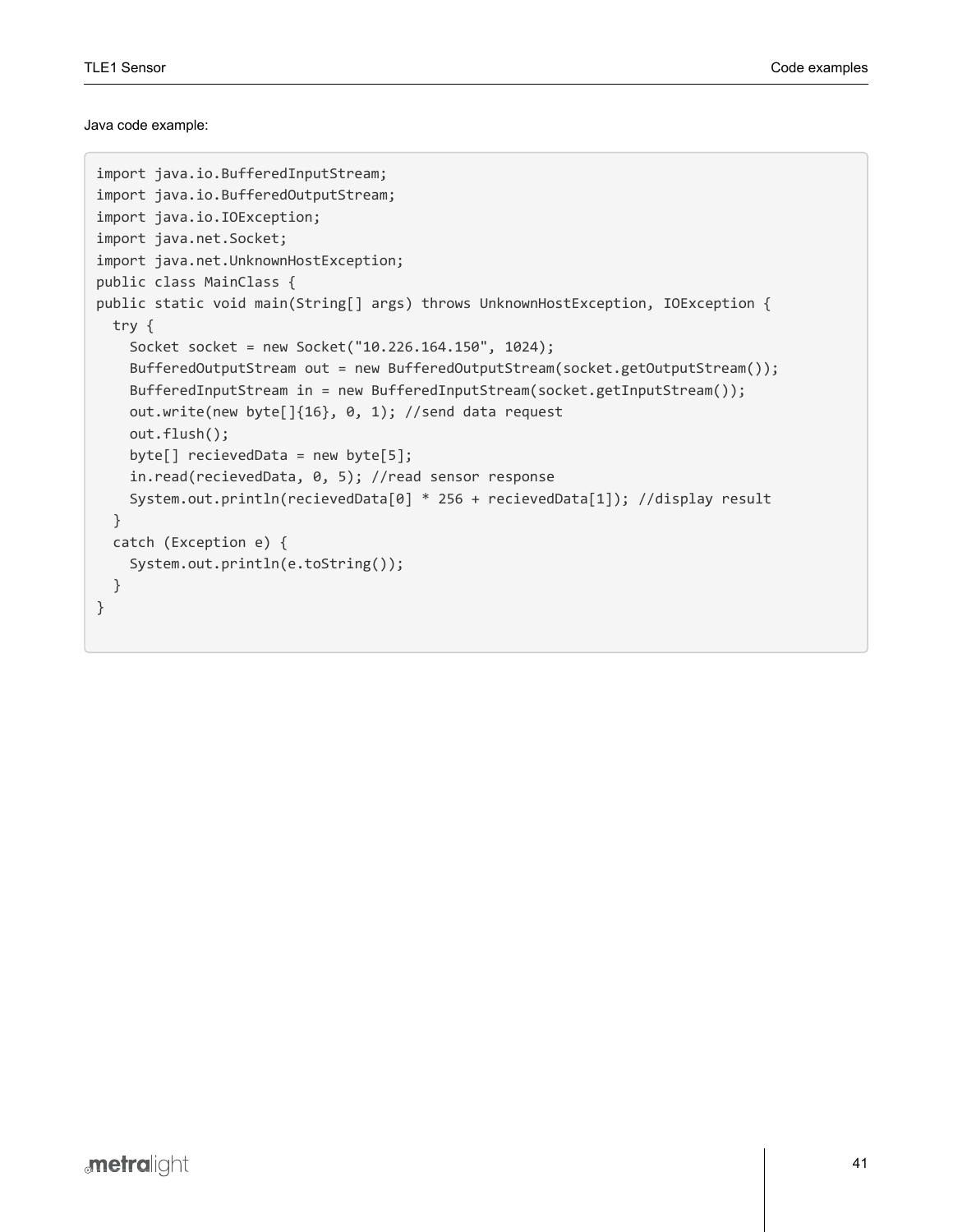#### Node.js code example:

```
//required modules
var net = require('net');
var Buffer = require('buffer').Buffer;
// init socket and prepare asynchronous data handler
// (close connection on data receive)
var sensorSocket = new net.Socket();
sensorSocket.on('data', function(data){
 var distance = (data[0] * 256 + data[1]);var height = (data[2] * 256 + data[3]);console.log(data);
 console.log('Distance: ' + distance + ' µm');
 console.log('Height: ' + height + ' µm');
 sensorSocket.destroy();
});
//prepare command
var command = new Buffer(1, 'hex');
command[0] = 0x10;//connect and write command
sensorSocket.connect(1024, '192.168.0.17');
sensorSocket.write(command);
//output
//<Buffer 4b af 39 1a 80>
//Distance: 19375 µm
//Height: 14618 µm
```